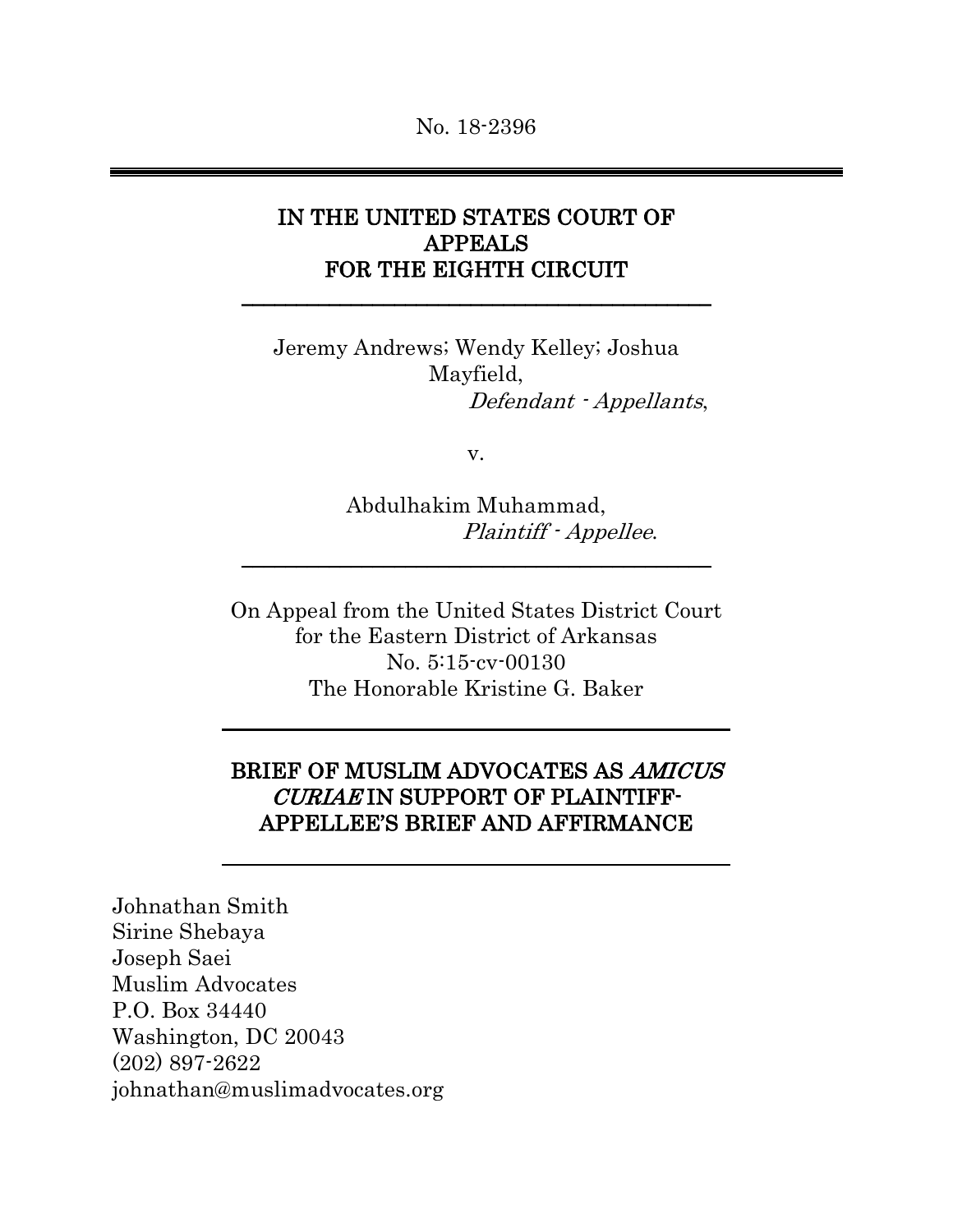sirine@muslimadvocates.org yusuf@muslimadvocates.org Attorneys for Amicus Curiae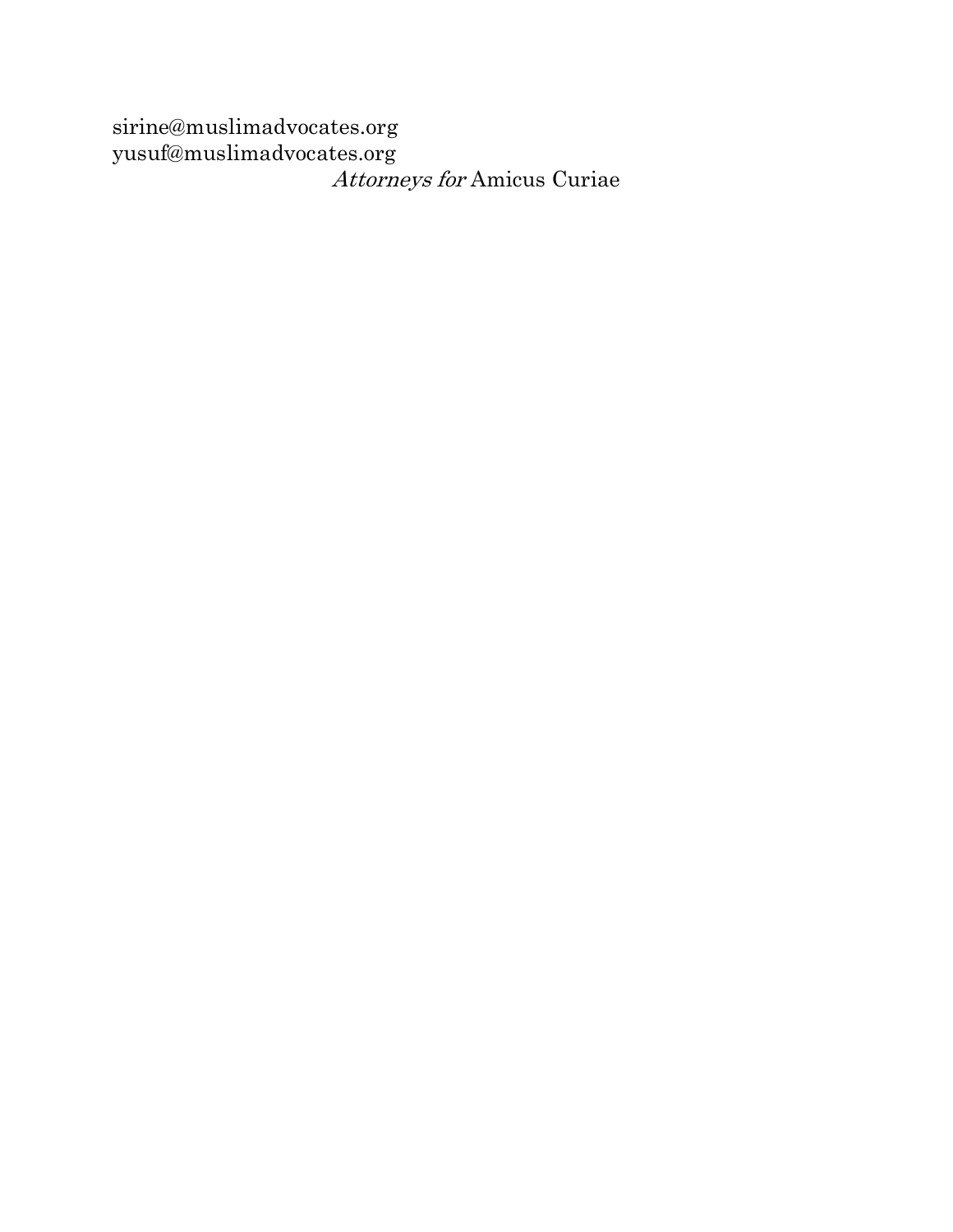#### CORPORATE DISCLOSURE STATEMENT

Pursuant to Rules 26.1 and  $29(a)(4)(a)$  of the Federal Rules of Appellate Procedure, the undersigned counsel of record certifies that the amicus curiae Muslim Advocates is a nongovernmental entity without any parent corporation or publicly held corporation that owns 10% or more of its stock. This representation is made in order that the judges of this Court may evaluate possible disqualification or recusal.

Dated: November 21, 2018 /s/ Joseph Saei

Joseph Saei\* Muslim Advocates P.O. Box 34440 Washington, DC 20043 (202) 873-1550 yusuf@muslimadvocates.org

Attorney for Amicus Curiae

\*Admitted in California, supervised by members of the DC bar.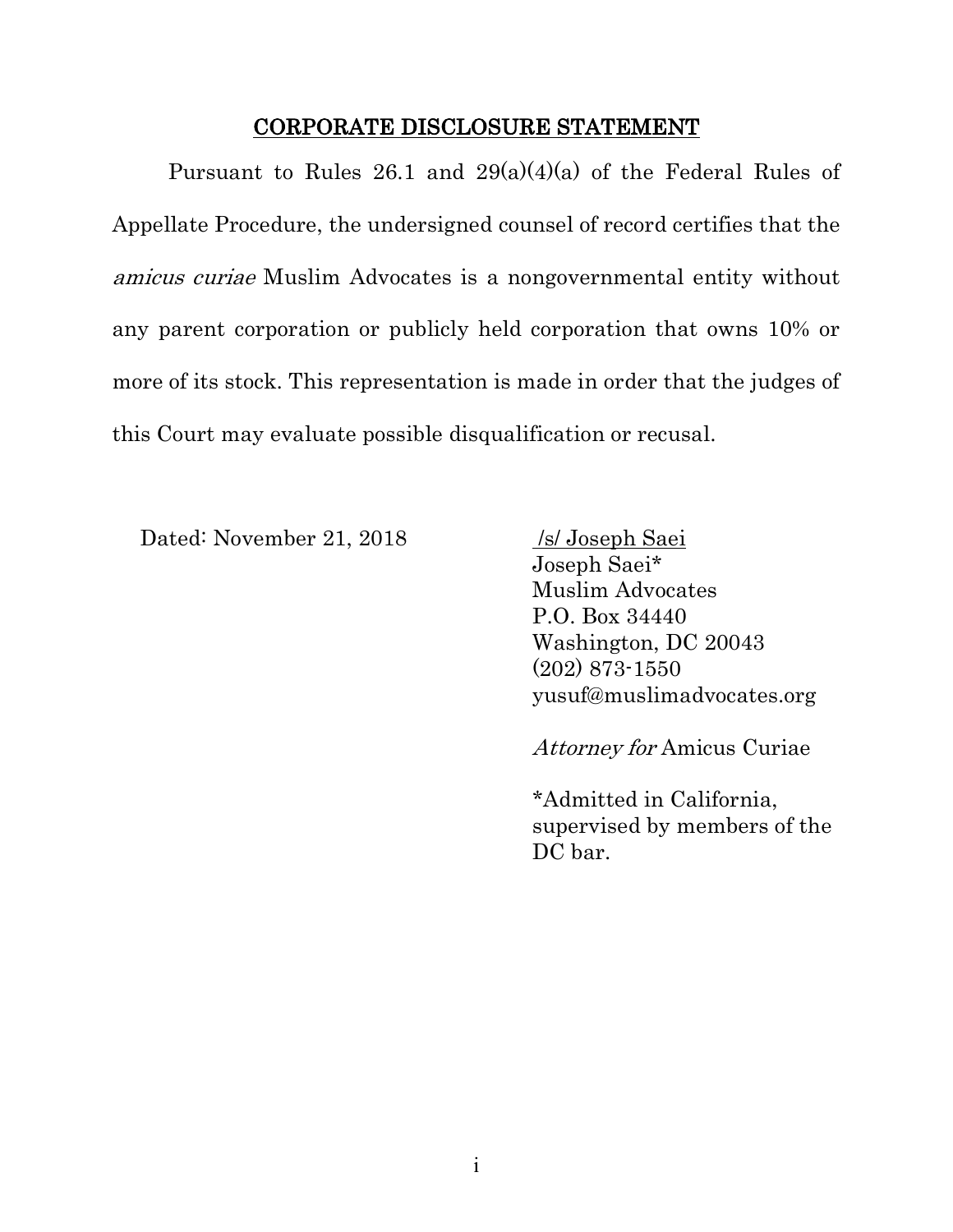# TABLE OF CONTENTS

| Ι.              | ADC's Exhaustion Defense Disregards the<br>Unavailability of Remedies and Would Broadly           |
|-----------------|---------------------------------------------------------------------------------------------------|
| A.              | The PLRA's Exhaustion Requirement Was Never                                                       |
| <b>B.</b>       | It Is Well-Established that Exhaustion is Not<br>Required Where Administrative Remedies Are       |
| $\mathcal{C}$ . | The District Court Properly Concluded that                                                        |
| П.              | ADC's Interpretation of the PLRA Exhaustion<br>Requirements Would Chill Free Exercise Rights,     |
| A.              | Congress Intended To Broadly Protect Prisoners'                                                   |
| <b>B.</b>       | Religious Minorities, Particularly Muslims, Are<br>Especially Vulnerable To Obstruction by Prison |
|                 |                                                                                                   |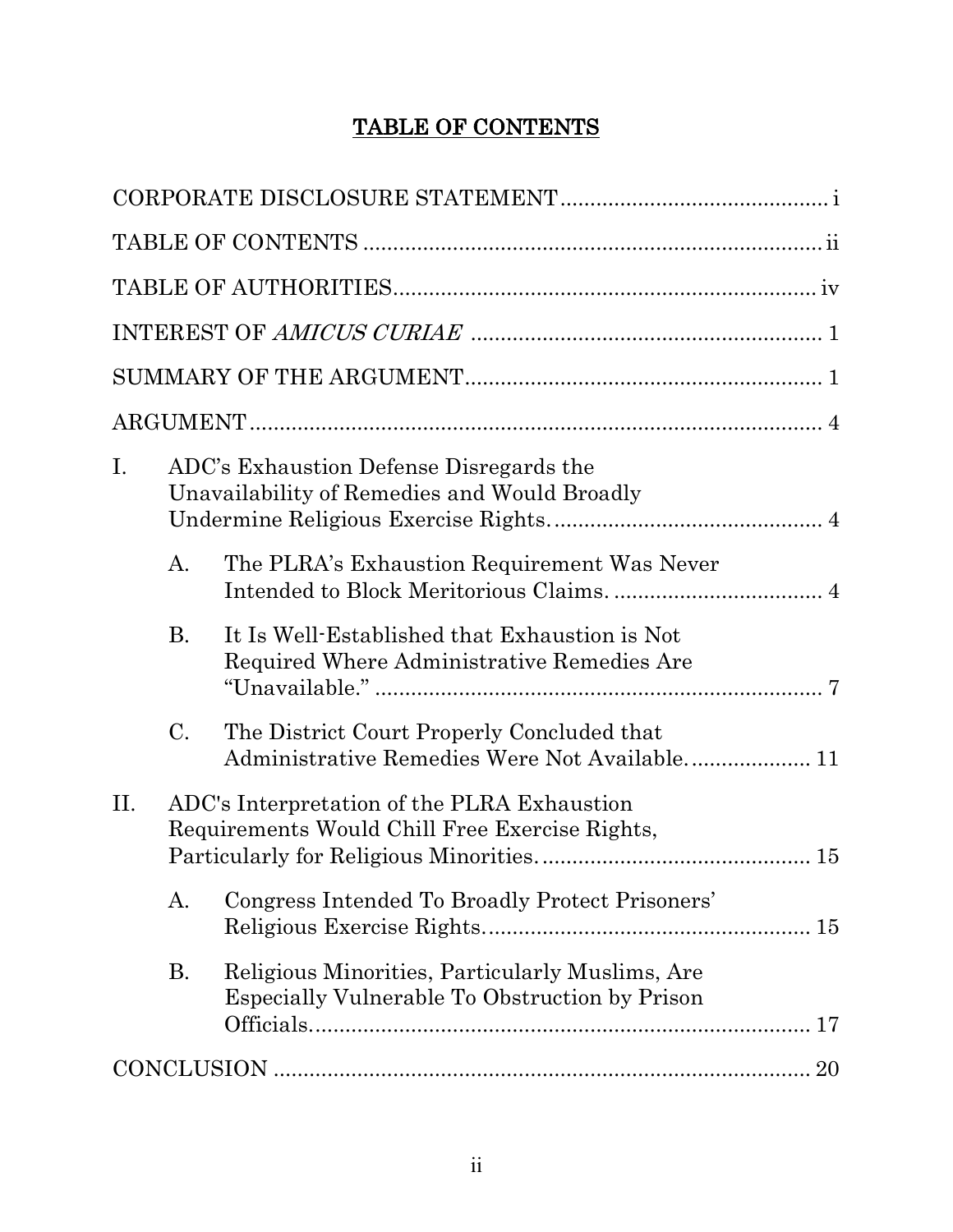| CERTIFICATE OF SERVICE FOR ELECTRONIC FILINGS 23 |  |
|--------------------------------------------------|--|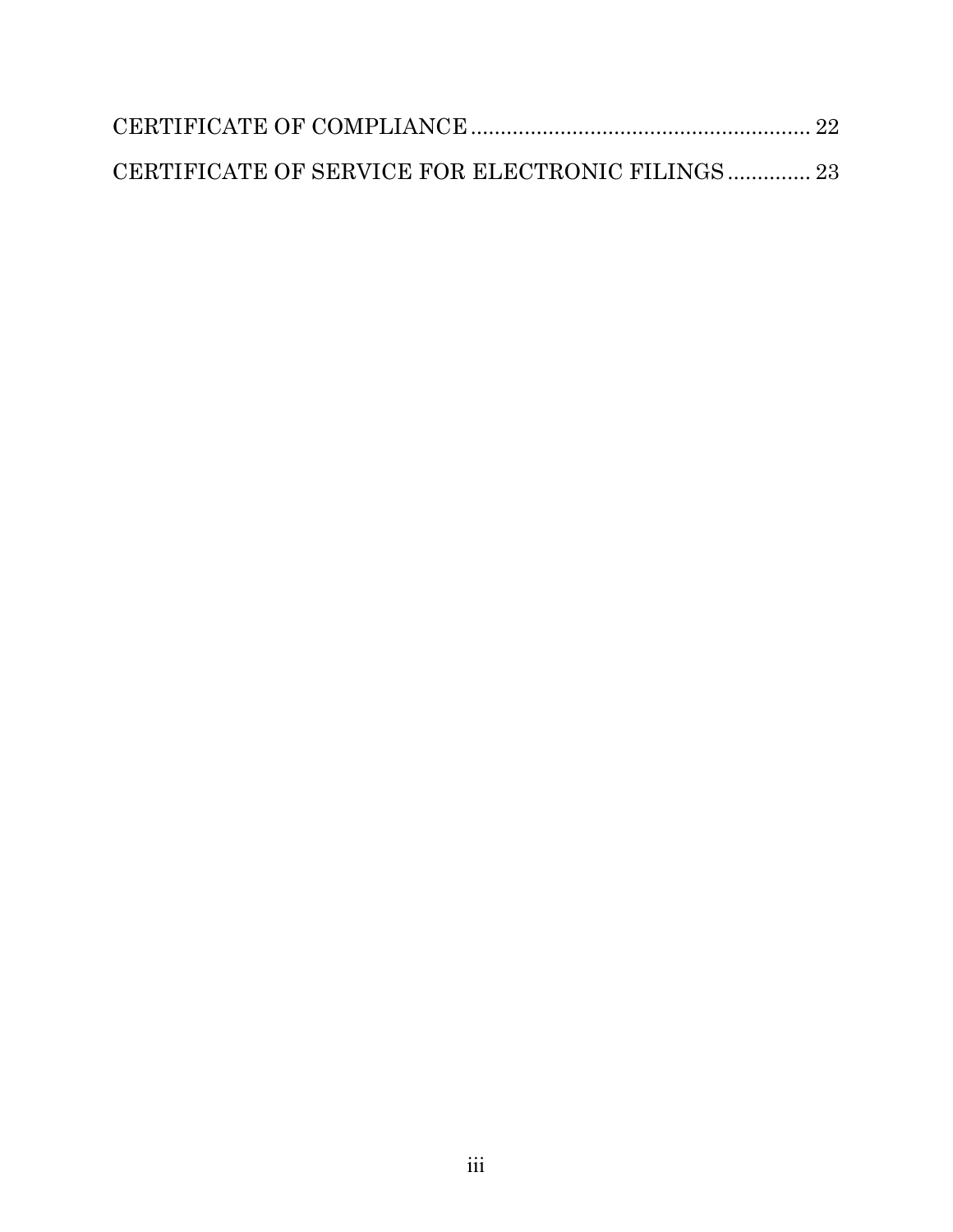# TABLE OF AUTHORITIES

# Cases

| Cutter v. Wilkinson,                           |
|------------------------------------------------|
| Foulk v. Charrier,                             |
| Friends of the Norbeck v. U.S. Forest Service, |
| Gibson v. Wheeler,                             |
| Jones v. Bock,                                 |
| Porter v. Sturm,                               |
| Ross v. Blake,                                 |
| Townsend v. Murphy,                            |
| Woodford v. Ngo,                               |
| <b>Statutes</b>                                |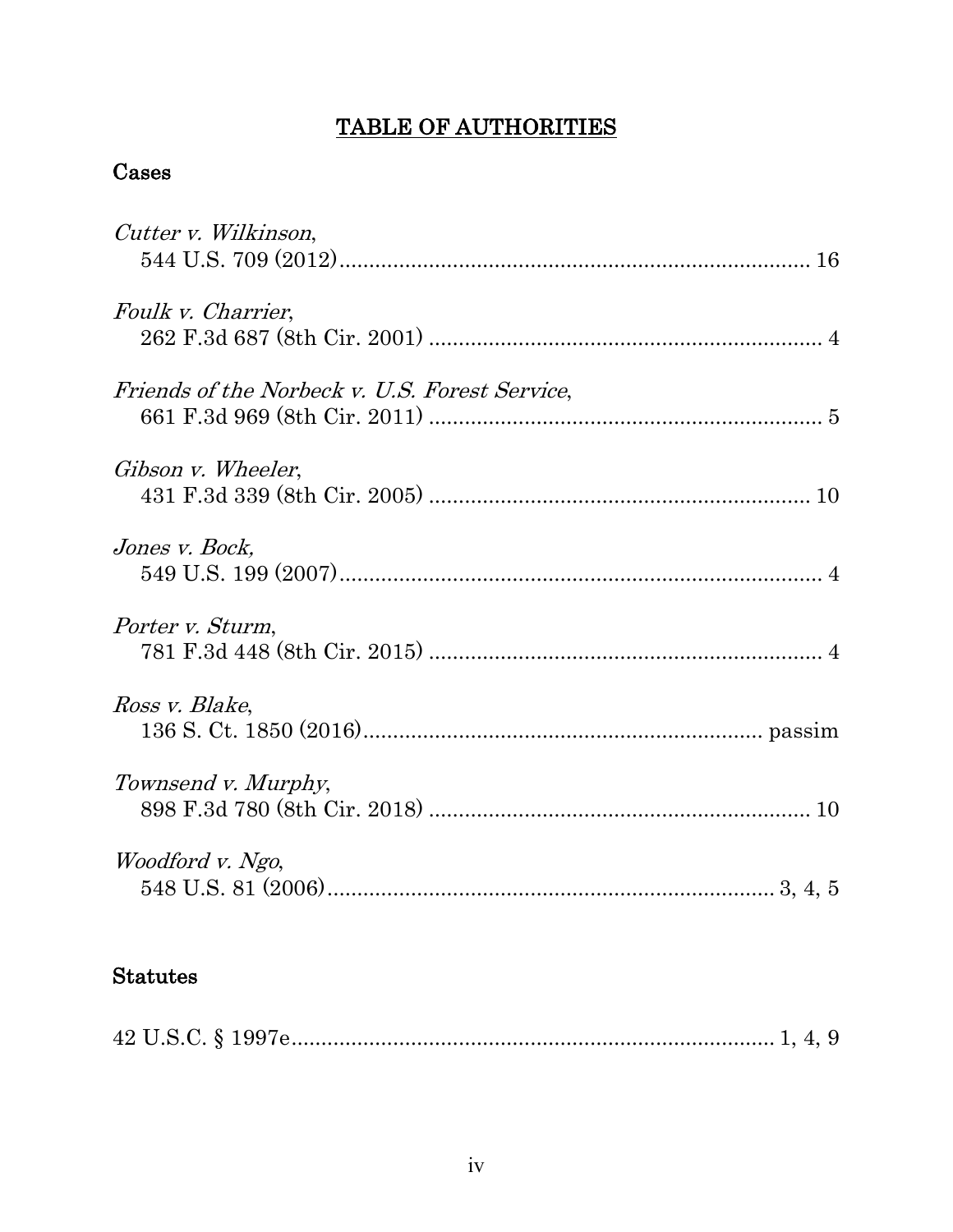# Other Authorities

| ACLU and Beckett Fund Amicus Brief, United States v.<br><i>Flor. Dep't Corr.</i> No. 14-10086-D (11th Cir. May 28, 2014) 17 |  |
|-----------------------------------------------------------------------------------------------------------------------------|--|
| <i>ADC Prisoners by Religion</i> , Excel Document Provided by<br>ADC in Response to Muslim Advocates Records Request        |  |
| David C. Fathi, The Challenge of Prison Oversight, 47 Am.                                                                   |  |
| <i>Enforcing Religious Freedom in Prison</i> , U.S. Comm'n on                                                               |  |
| Hearing Before the Subcomm. on the Constitution and Civil<br>Justice of the H. Comm. on the Judiciary, 114th Cong.          |  |
| Kenneth L. Marcus, Jailhouse Islamophobia, 1 Race & Soc.                                                                    |  |
| Margo Schlanger & Giovanna Shay, Preserving the Rule of<br>Law in America's Jails and Prisons, 11 U. Pa. J. Const. L.       |  |
| Walter Echo-Hawk, Study of Native American Prisoner                                                                         |  |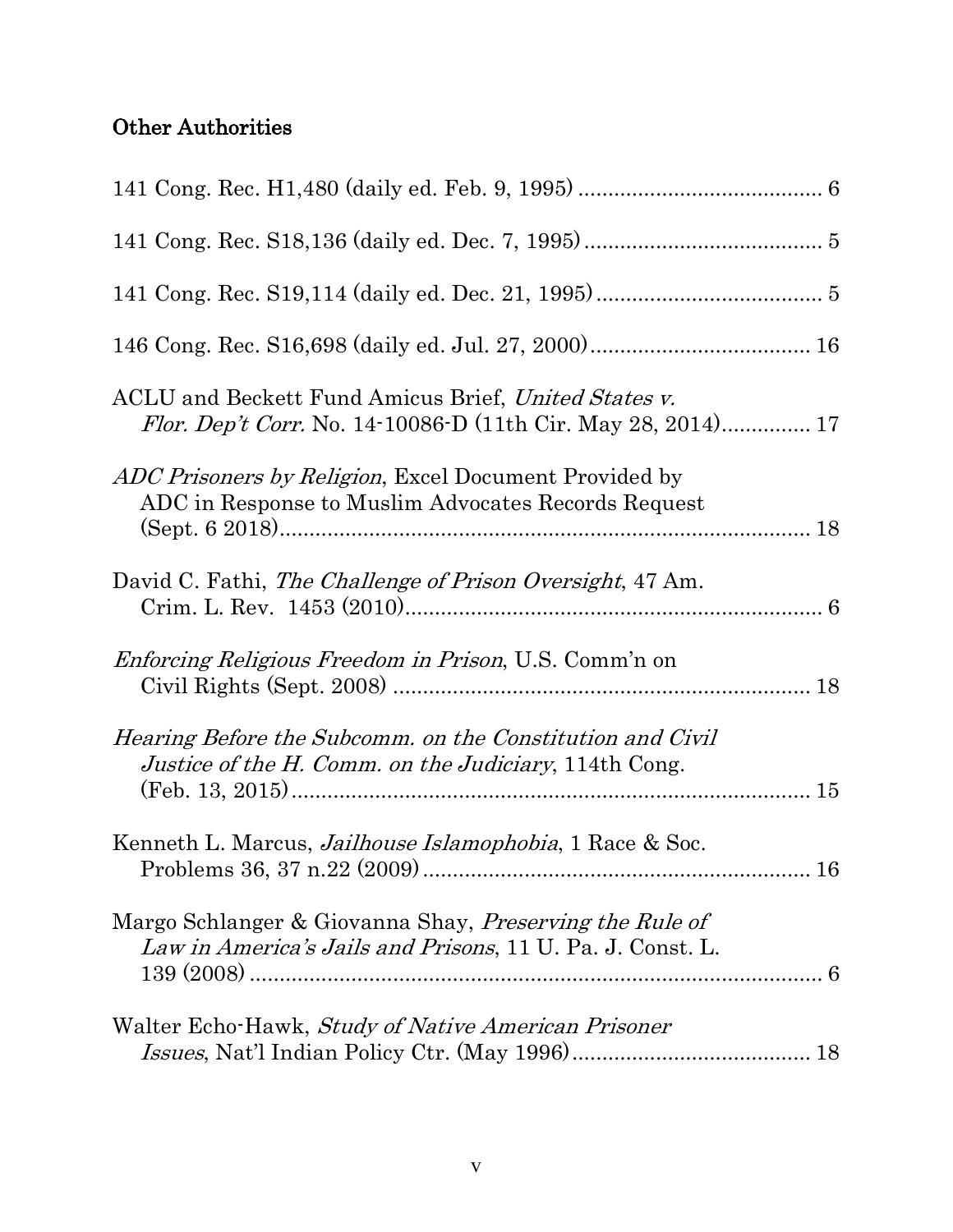#### INTEREST OF AMICUS CURIAE<sup>1</sup>

Amicus Curiae Muslim Advocates works on the frontlines of civil rights to guarantee freedom and justice for Americans of all faiths, including those who are in prison. In pursuit of this vision, Muslim Advocates' mission is to promote equality, liberty, and justice for all by providing leadership through legal advocacy, policy engagement, and civic education, and by serving as a legal resource to promote the full and meaningful participation of Muslims in American public life. The organization has advocated for incarcerated persons in cases where prison policies overly restrict the practice of religion, including in a federal complaint filed in June 2018 on behalf of Muslims prevented from practicing their religious beliefs in a federal correctional facility.

#### SUMMARY OF THE ARGUMENT

The Prison Litigation Reform Act ("PLRA"), 42 U.S.C. § 1997e(a), makes clear that prisoners must exhaust administrative remedies prior

 $\overline{a}$ 

<sup>&</sup>lt;sup>1</sup> Pursuant to Rule  $29(a)(4)(E)$  of the Federal Rules of Appellate Procedure, counsel for *amicus curiae* state that no counsel for a party authored this brief in whole or in part, and that no person other than the amicus curiae, its members, or its counsel made a monetary contribution to the preparation or submission of this brief. The parties have consented to the filing of this amicus brief.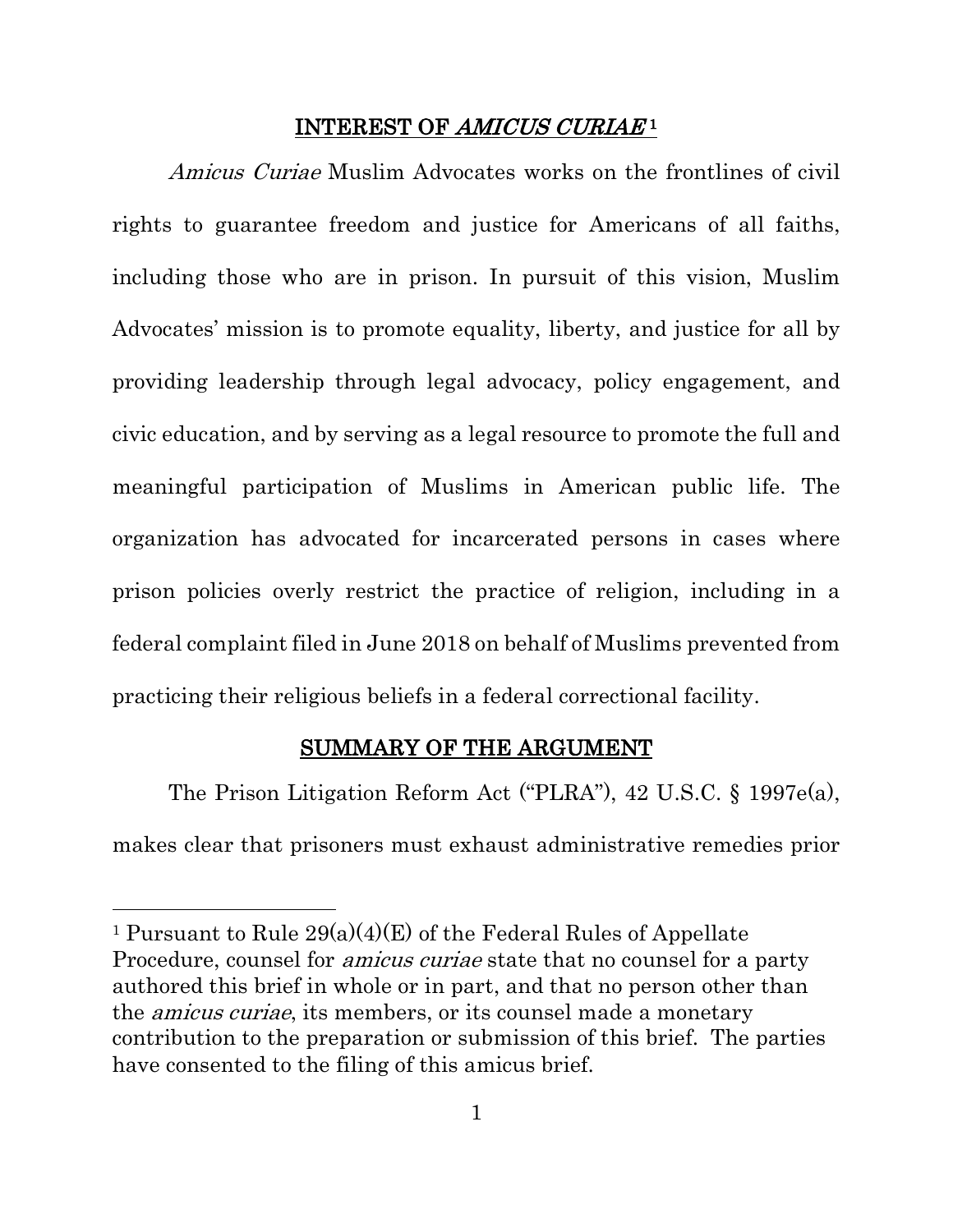to filing a civil action. This appeal presents two dispositive and interrelated questions as to the PLRA's exhaustion requirement: (1) whether Plaintiff-Appellee Abdulhakim Muhammad exhausted a request for a religiously compliant, halal diet, and if not, (2) whether he was excused from doing so. This brief focuses primarily on the second question and urges this Court to affirm the decision of the District Court below.

After a full bench trial, the District Court concluded that Mr. Muhammad did fully exhaust administrative remedies provided by the Arkansas Department of Corrections ("ADC"). In the alternative, the District Court found that "based on the totality of the circumstances presented," Mr. Muhammad was excused from exhausting administrative remedies. In reaching that holding, the District Court determined that ADC put into place a burdensome and confusing prisoner complaint process, and ADC's own conduct made it functionally impossible for Mr. Muhammad to receive the relief he was requesting through ADC's administrative processes.

The District Court's conclusions are consonant with U.S. Supreme Court precedent on the PLRA exhaustion requirement's operation and purpose. While it is well-established that prisoners must "proper[ly]"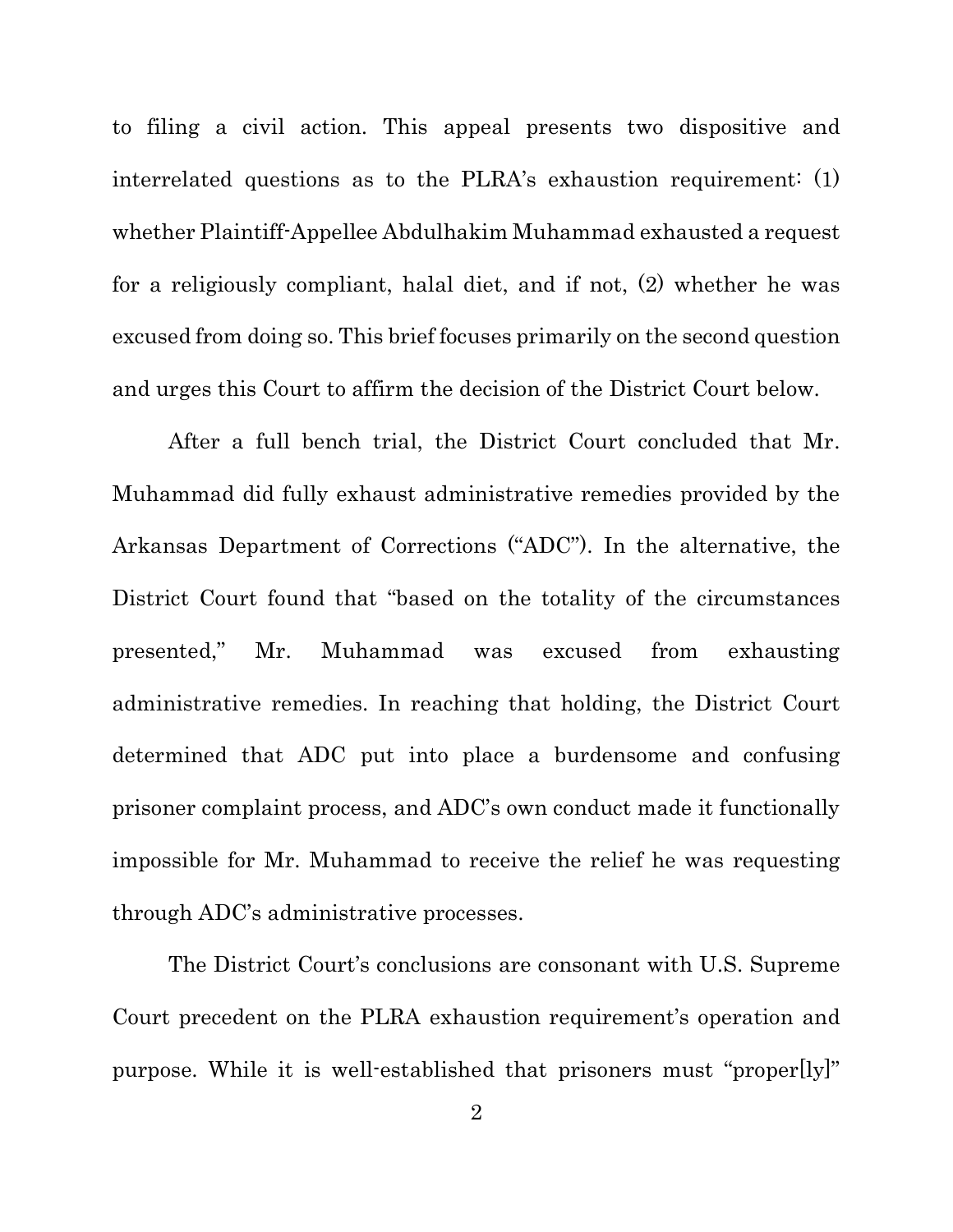exhaust or risk procedural default, *Woodford v. Ngo*, 548 U.S. 81, 90 (2006), the PLRA's exhaustion requirement was never meant to block meritorious claims. And very recently, the Supreme Court, in Ross v. Blake, 136 S. Ct. 1850 (2016), clarified that in circumstances where a prison's administrative processes are not "available," due to prison misconduct or muddling of procedures, the prisoner is excused from the requirement to exhaust available administrative remedies.

As set forth below, the District Court's conclusions are also in accord with policy considerations that motivated the passage of the PLRA and of the Religious Land Use and Institutionalized Persons Act ("RLUIPA"). Prisoners of minority faiths will often face circumstances of unavailability of relief, because administrators reflexively regard their requests as menacing or irksome, disclaim ability to change prison policy or custom, or lack authorization to change policy or custom in the first instance. ADC administrators' conduct in this case exemplifies these propensities.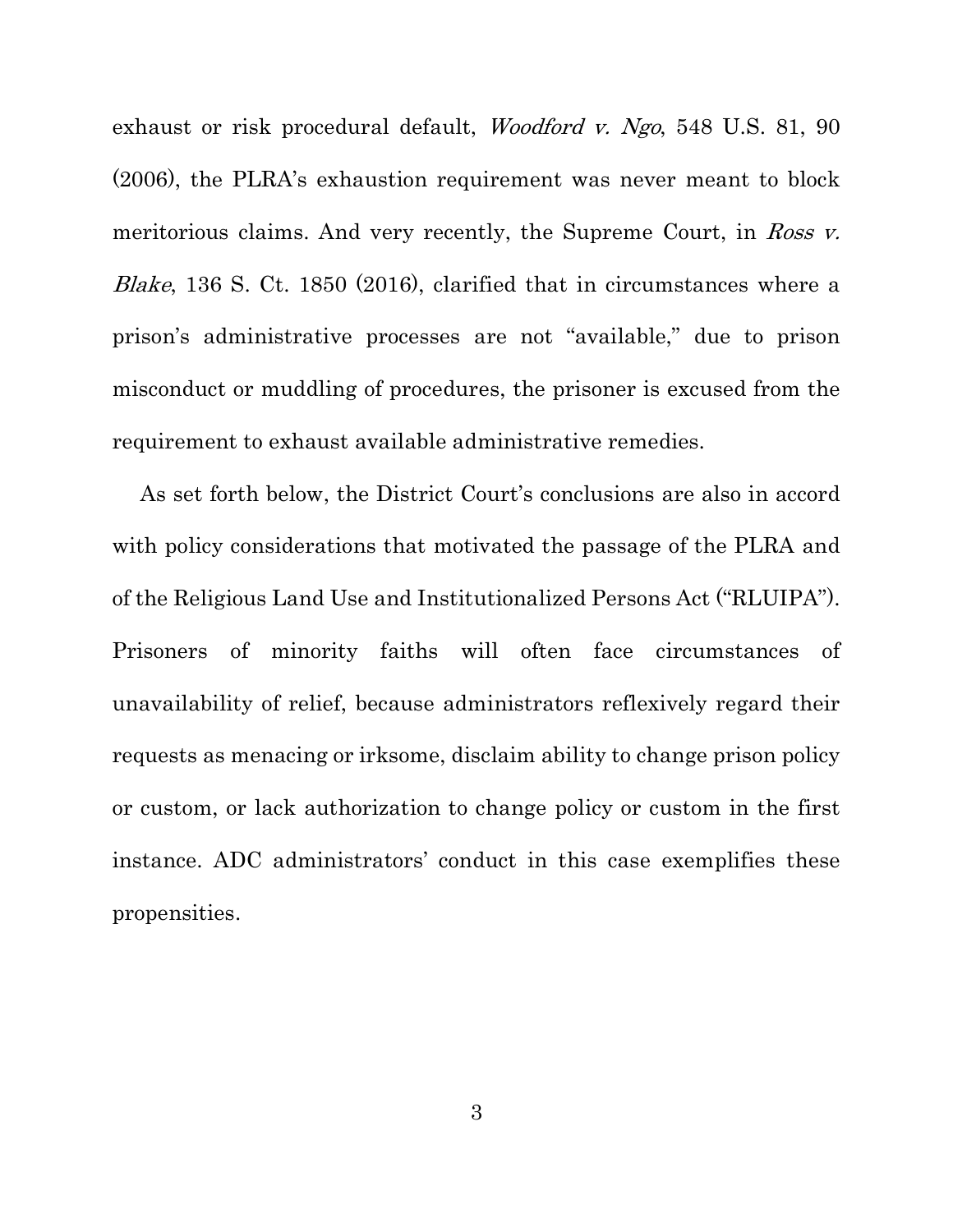### ARGUMENT

# I. ADC's Exhaustion Defense Disregards the Unavailability of Remedies and Would Broadly Undermine Religious Exercise Rights.

# A. The PLRA's Exhaustion Requirement Was Never Intended to Block Meritorious Claims.

Under the PLRA, "no action shall be brought with respect to prison conditions under section 1983 of this title, or any other Federal law, by a prisoner . . . until such administrative remedies as are available are exhausted." 42 U.S.C. § 1997e(a). As the U.S. Supreme Court has made clear, this requirement to exhaust is not discretionary. Woodford v. Ngo, 548 U.S. 81, 85 (2006). Prisoners must "proper[ly]" exhaust—i.e., comply with the procedural processes and mechanisms set forth within their correctional facilities—and if they do not, federal courts are required to find them in procedural default and preclude them from filing suit. 548 U.S. at 92-93.2 The purpose of this exhaustion requirement is to give the agency an opportunity to "correct its mistakes" before being called into

 $\overline{a}$ 

<sup>2</sup> Failure to exhaust is an affirmative defense. Thus, defendants have the burden of raising and proving the elements of that defense. Jones v. Bock, 549 U.S. 199, 212 (2007); Foulk v. Charrier, 262 F.3d 687, 697 (8th Cir. 2001) (also citing FRCP 8(c) and invoking defendant's burden to plead and to prove); *Porter v. Sturm*, 781 F.3d 448, 451 (8th Cir. 2015).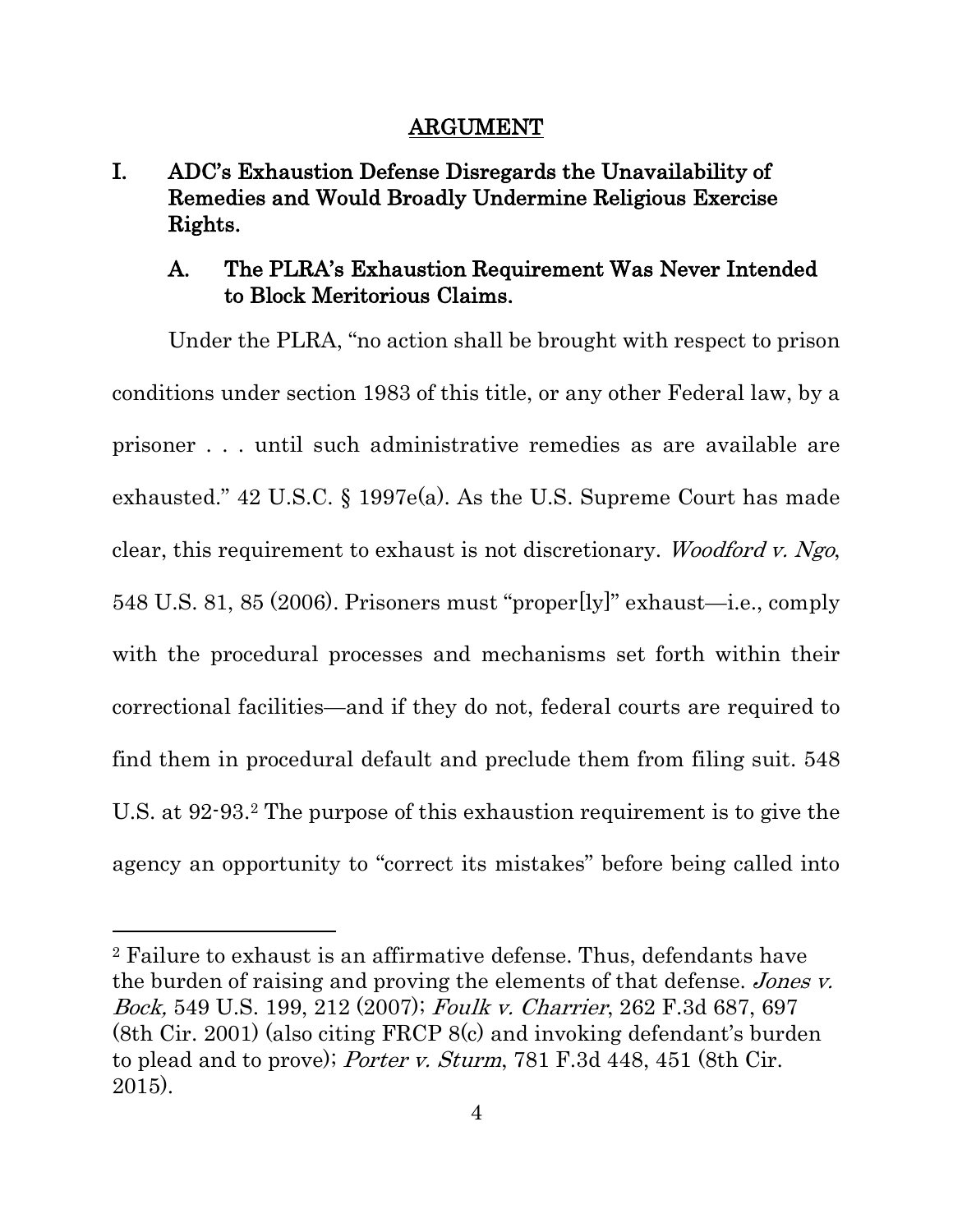court; to discourage "disregard" of procedures; to promote the efficient resolution of claims at the administrative level; and to produce a useful record. 548 U.S. at 89 (references omitted). The aim of the PRLA's exhaustion mandate is to create incentives for administrative schemes to work effectively. Exhaustion requirements were designed largely to motivate parties who do not "want" to exhaust or "otherwise prefer" not to. Woodford, 548 U.S. at 89-90; see also Friends of Norbeck v. U.S. Forest Service, 661 F.3d 969, 974 (8th Cir. 2011) (discussing the purpose of exhaustion).

The PLRA's legislative history makes clear that while Congress purposefully heightened prisoners' exhaustion obligations, the statute was never intended to block meritorious claims. As Senator Orrin Hatch, one of the PLRA's sponsors, explained, "I do not want to prevent inmates from raising legitimate claims . . . . this legislation will not prevent those claims from being raised." See 141 Cong. Rec. S18,136-37 (daily ed. Dec. 7, 1995) (statement of Sen. Hatch); see also 141 Cong. Rec. S19,114 (daily ed. Dec. 21, 1995) (statement of Sen. Kyl) ("If we achieve a 50-percent reduction in bogus Federal prisoner claims, we will free up judicial resources for claims with merit by both prisoners and nonprisoners.").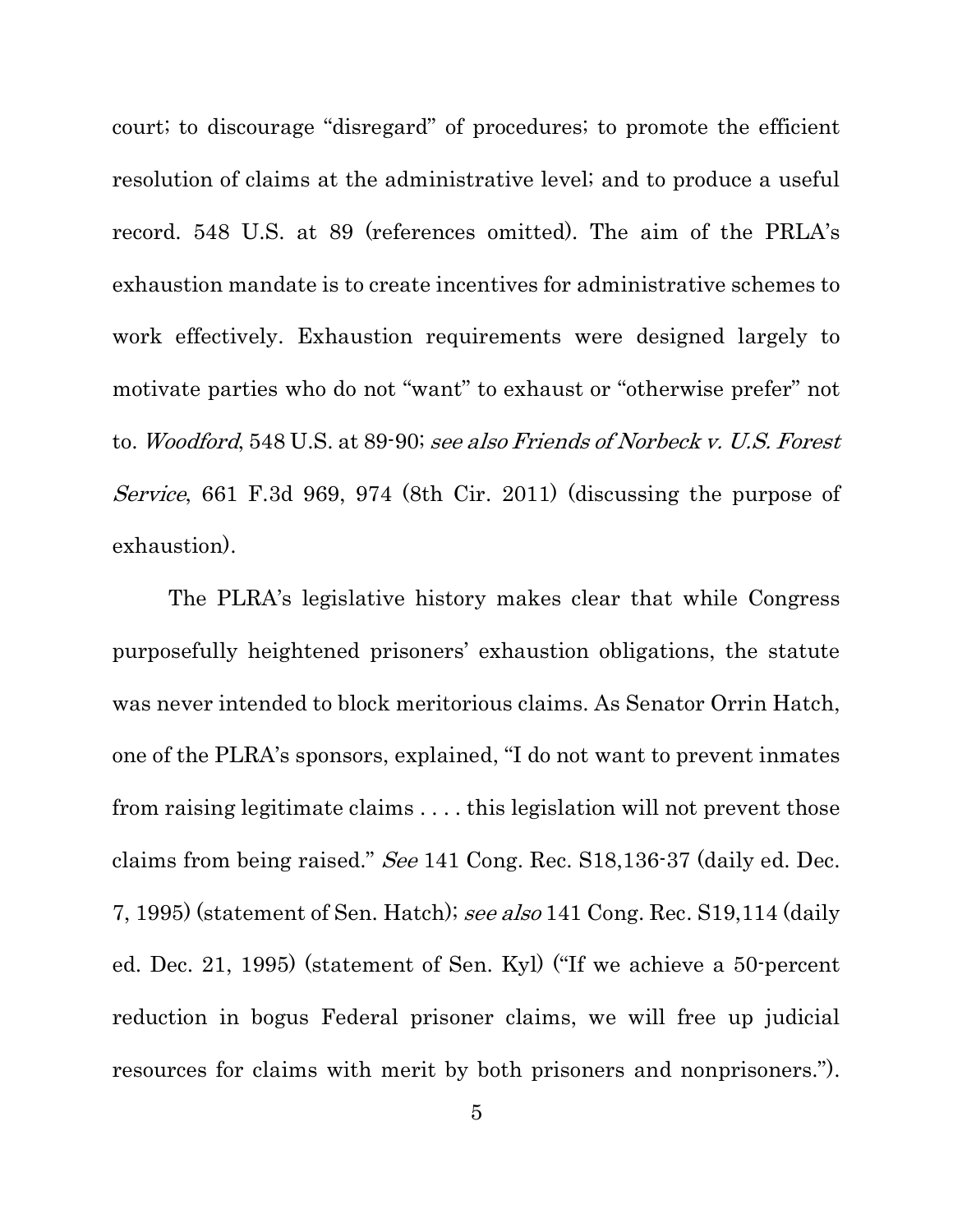Similarly, Representative Charles Canady emphasized on the floor of the House of Representatives that the PLRA's "reasonable requirements will not impede meritorious claims by inmates but will greatly discourage claims that are without merit."141 Cong. Rec. H1,480 (daily ed. Feb. 9, 1995) (statement of Rep. Canady).

Faithful application of the PLRA does not require wooden application of Woodford's procedural default rule. Doing so would create incentives for corrections agencies to create ever more complex grievance procedures. Many meritorious claimants would give up, or would never succeed in navigating labyrinthine procedures, and prisons would be shielded from meaningful judicial scrutiny. Margo Schlanger & Giovanna Shay, Preserving the Rule of Law in America's Jails and Prisons, 11 U. Pa. J. Const. L. 139, 147-48 (2008); David C. Fathi, The Challenge of Prison Oversight, 47 Am. Crim. L. Rev. 1453 (2010) (describing the historic role of federal courts in providing prison oversight and the absence of other oversight mechanisms).

It is thus imperative that federal courts recognize that while the PLRA's exhaustion requirement serves as an important filter against frivolous claims, the statute should not be used to incentivize the creation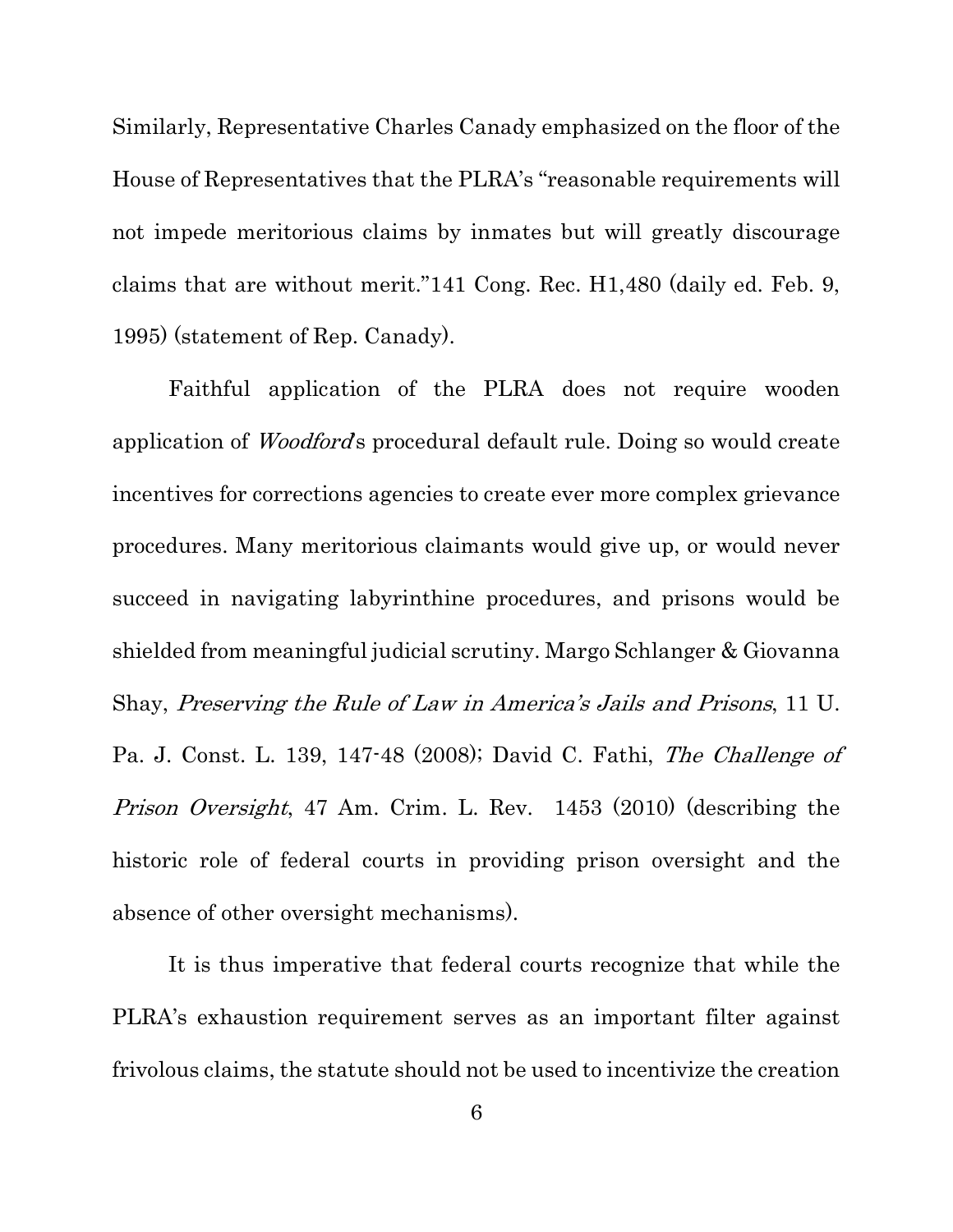of unduly complex administrative procedures and pleading traps. In fact, the exhaustion arguments raised by ADC perfectly illustrate how correctional institutions seek to improperly invoke procedural default rules to do an end-run around fundamental rights.

### B. It Is Well-Established that Exhaustion is Not Required Where Administrative Remedies Are "Unavailable."

While the PLRA's exhaustion requirement is mandatory, the Supreme Court recently recognized that "[a] prisoner need not exhaust remedies if they are not 'available.'" Ross v. Blake, 136 S. Ct. 1850, 1854- 55 (2016). As the Court made clear, this statutory exception to the PLRA's exhaustion requirement has "real content" and must be applied in light of "the real-world workings" of prison grievance systems. 136 S. Ct. at 1858-59.

Ross involved a dispute between a Maryland prisoner, Shaidon Blake, and a Maryland prison guard, Michael Ross. Blake alleged that while incarcerated he was assaulted by Ross and a second guard, James Madigan. Immediately after the alleged assault, Blake referred the incident to the Maryland prison system's internal investigative unit. That unit conducted a year-long review and issued a report where it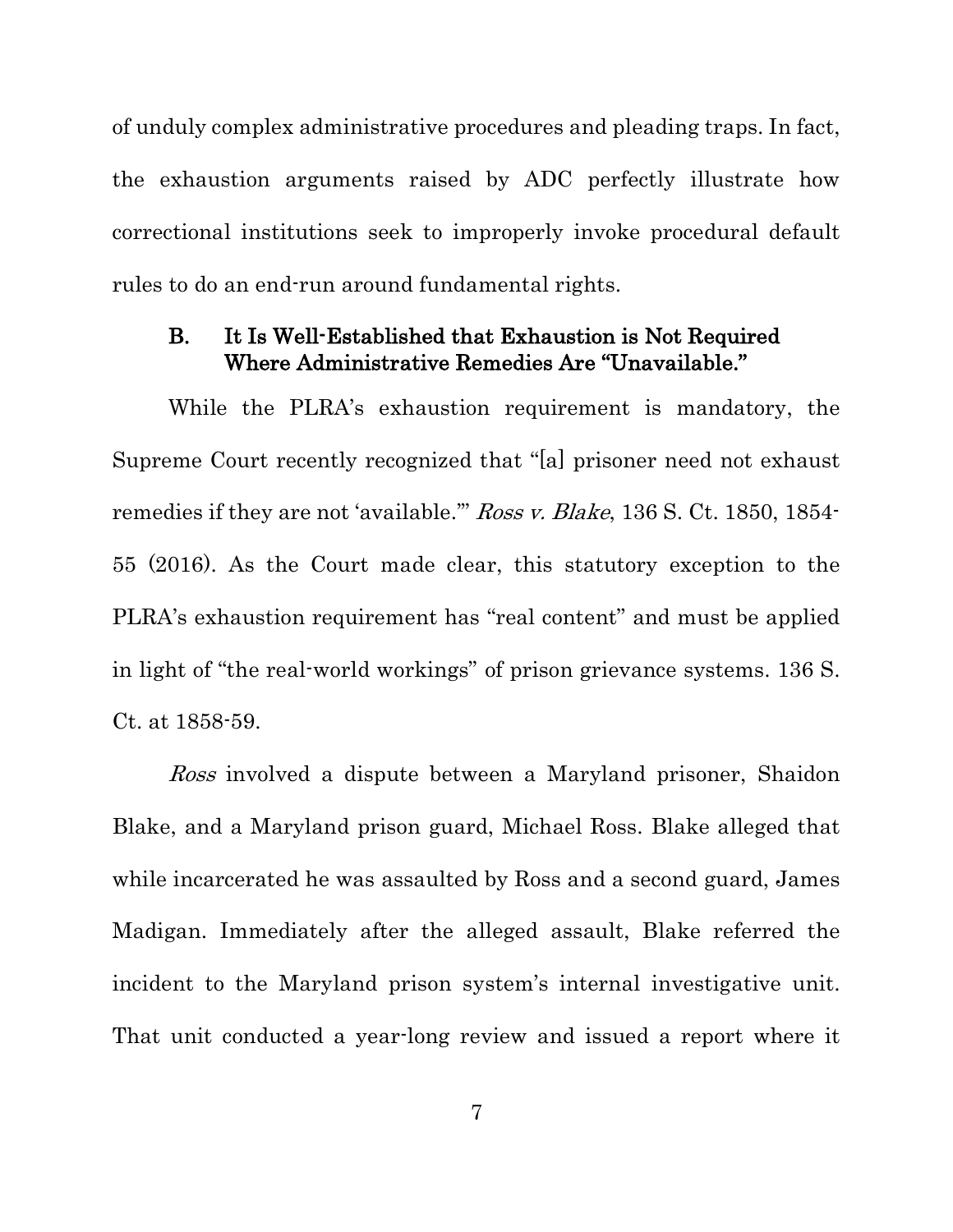condemned Madigan's actions but made no determinations as to Ross' role or involvement. Blake subsequently brought a civil action against both officers. During those proceedings, Ross raised the PLRA's exhaustion requirement as an affirmative defense, arguing that Blake failed to comply with the grievance process set forth in Maryland's inmate handbook. Blake explained that he did not follow the handbook's grievance process because he believed that the internal investigative unit's review was a substitute. The district court rejected Blake's argument. The U.S. Court of Appeals for the Fourth Circuit reversed, concluding that PLRA's exhaustion requirement could be excused in "special circumstances" where a prisoner is justified in not meeting an institution's administrative procedures.

The Supreme Court rejected the Fourth Circuit's reasoning but found that Blake's argument he was excused from exhausting warranted further examination on remand. Justice Kagan, writing for the majority, explained that the statutory text makes clear that there is no "special circumstances" exception to the PLRA's exhaustion requirement. 136 S. Ct. at 1862. Moreover, allowing a carve out for "special circumstances" would contravene Congress' express desire to make exhaustion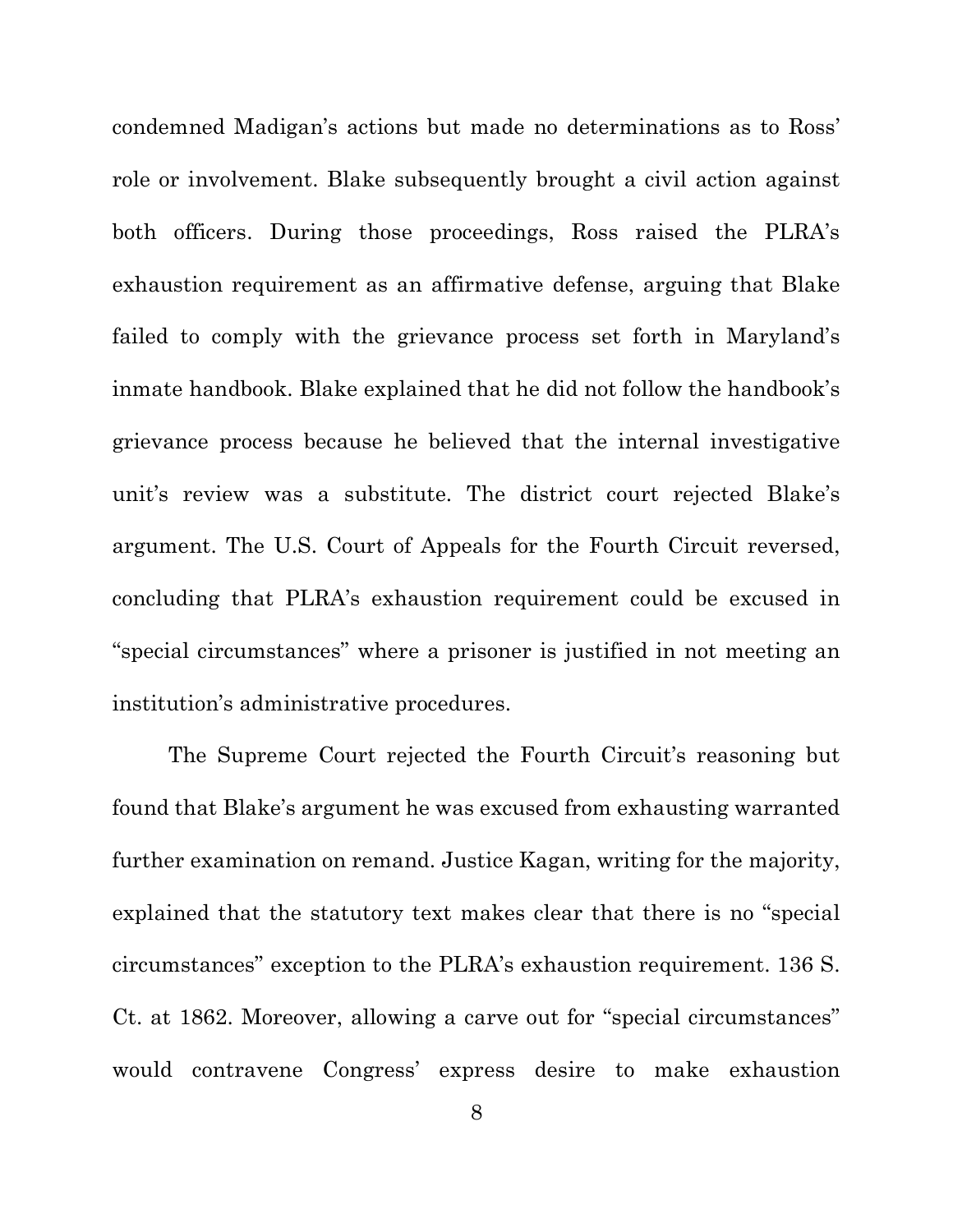mandatory. However, the Court went on to explain that the text of the PLRA contains its own exception to the exhaustion requirement. Specifically, prisoners are only required to exhaust "administrative remedies as are available." 42 U.S.C. § 1997e(a) (emphasis added). The Court identified three situations where "unavailability" could preclude application of the PLRA's exhaustion mandate.

First, administrative remedies are unavailable where they operate "as a simple dead end" and correctional officers are "unable or consistently unwilling to provide any relief." 136 S. Ct. at 1859. Second, procedures that are excessively "opaque" and "practically speaking incapable of use" are also unavailable. And third, administrative processes can be rendered unavailable where prison administrations engage in "machination, misrepresentation, or intimidation" that thwart a prisoner's ability to satisfy exhaustion requirements. 136 S. Ct. at 1860.3

 $\overline{a}$ 

<sup>&</sup>lt;sup>3</sup> In Ross, the Supreme Court did not explicitly limit "unavailability" to the three enumerated situations. See Williams v. Priatno, 829 F.3d 118, 125 n.2 (2d Cir. 2016) (noting the three circumstances are not exhaustive); Andres v. Marshall, 867 F.3d 1076, 1078 (9th Cir. 2017)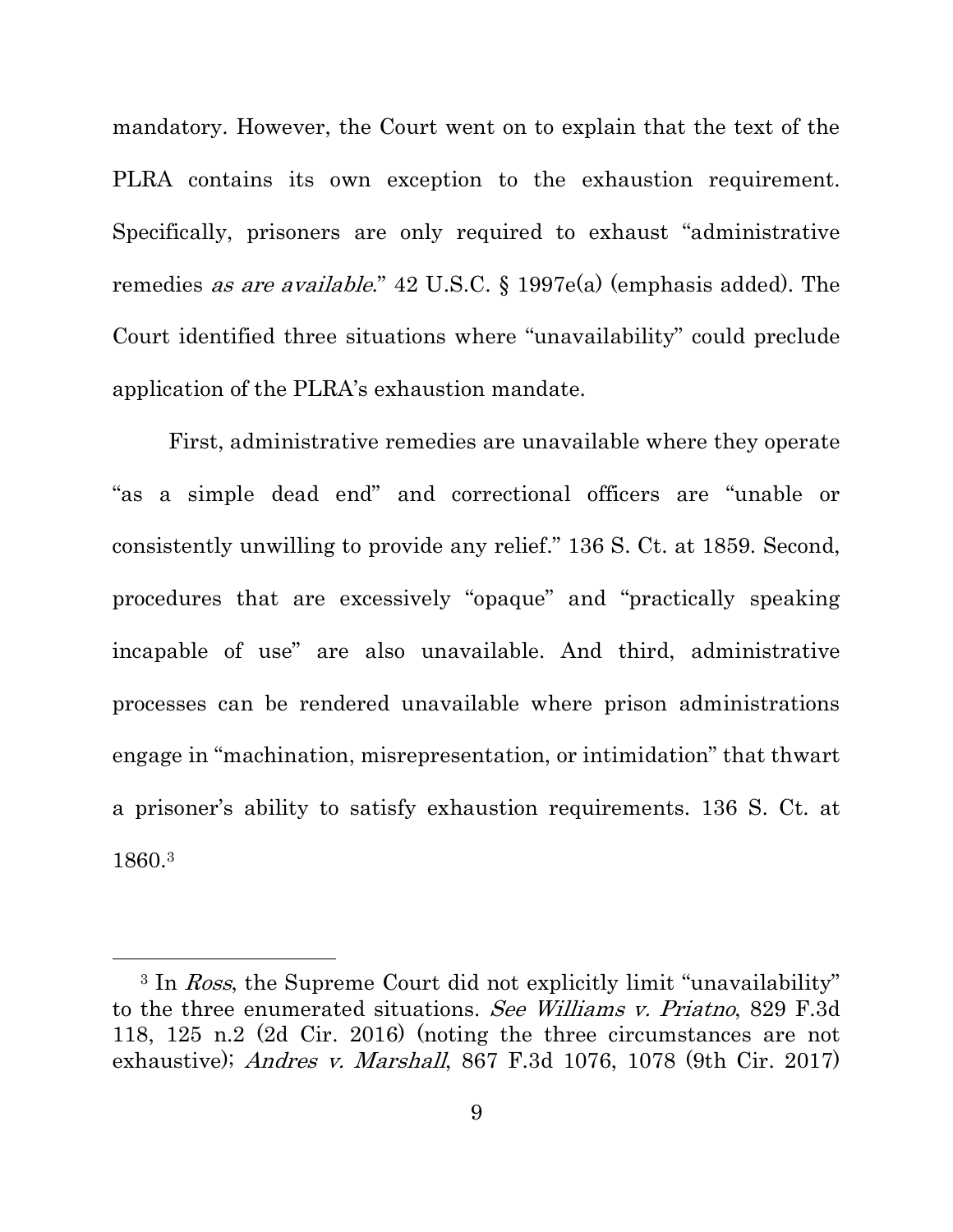This Court—even before the Supreme Court's decision in *Ross*—has long recognized that unavailability may excuse a prisoner from satisfying the PLRA's exhaustion requirement. In Miller v. Norris, this Court held that an administrative remedy was not "available" when officials prevent prisoners from using it. 247 F.3d 736, 740 (8th Cir. 2001). In Porter v. Sturm, this Court concluded that where corrections officials themselves fail to comply with the grievance procedures they put in place, those procedures are unavailable. 781 F.3d 448, 452 (8th Cir. 2015) (citing Gibson v. Wheeler, 431 F.3d 339, 341 (8th Cir. 2005)). More recently, in Townsend v. Murphy, a decision announced after Ross, this Court found unavailability where the prisoner's sworn affidavit showed that an ADC officer repeatedly told him not to file a formal grievance until after he received a response to an informal complaint, causing him to miss the six-day deadline. 898 F.3d 780, 783 (8th Cir. 2018). As set forth more fully below, several analogous circumstances of unavailability apply in the instant case.

l

<sup>(</sup>describing Ross's "non-exhaustive list" of circumstances in which prison remedies were not capable of use to obtain relief).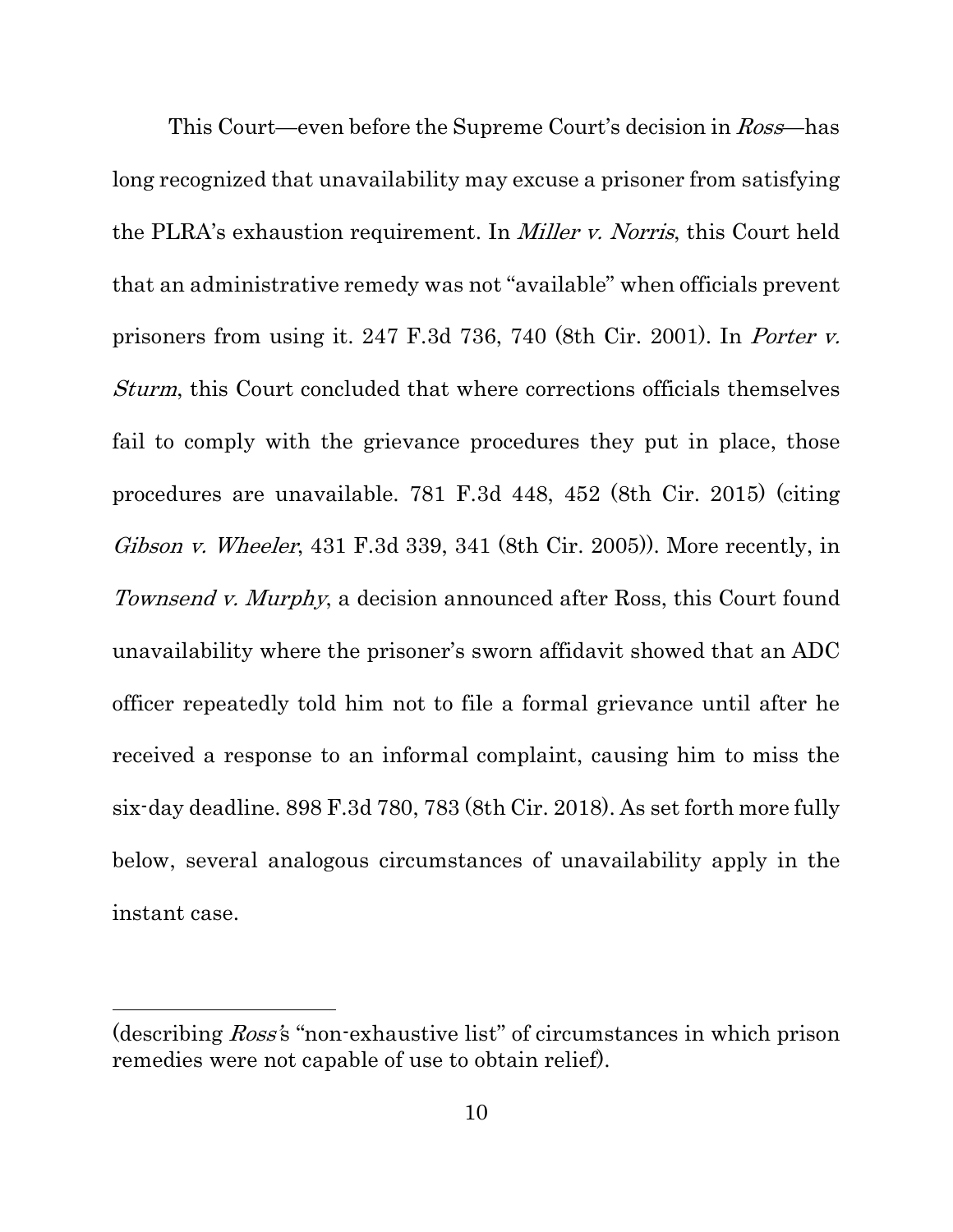### C. The District Court Properly Concluded that Administrative Remedies Were Not Available.

The District Court below made two findings related to exhaustion. First, the District Court concluded, after a full bench trial, that the grievances and requests for religious accommodation submitted by Mr. Muhammad were sufficient to satisfy the PLRA's exhaustion requirement. Second, the District Court found that in the alternative, Mr. Muhammad was excused from exhausting administrative remedies. Although the District Court did not discuss *Ross* at length in reaching this alternative holding, the record below clearly establishes that each of the three "unavailability" circumstances identified by the Supreme Court are present here.

The first Ross circumstance—administrative procedures that operate as a "simple dead end"—is directly implicated by ADC's conduct in this matter. Mr. Muhammad filed a total of seven requests and grievances seeking a halal diet. But as the evidence before the District Court revealed, ADC's Chaplaincy Service and Food Service Department, the only offices that could provide the religious accommodation Mr. Muhammad was seeking, were "not able or authorized" to make those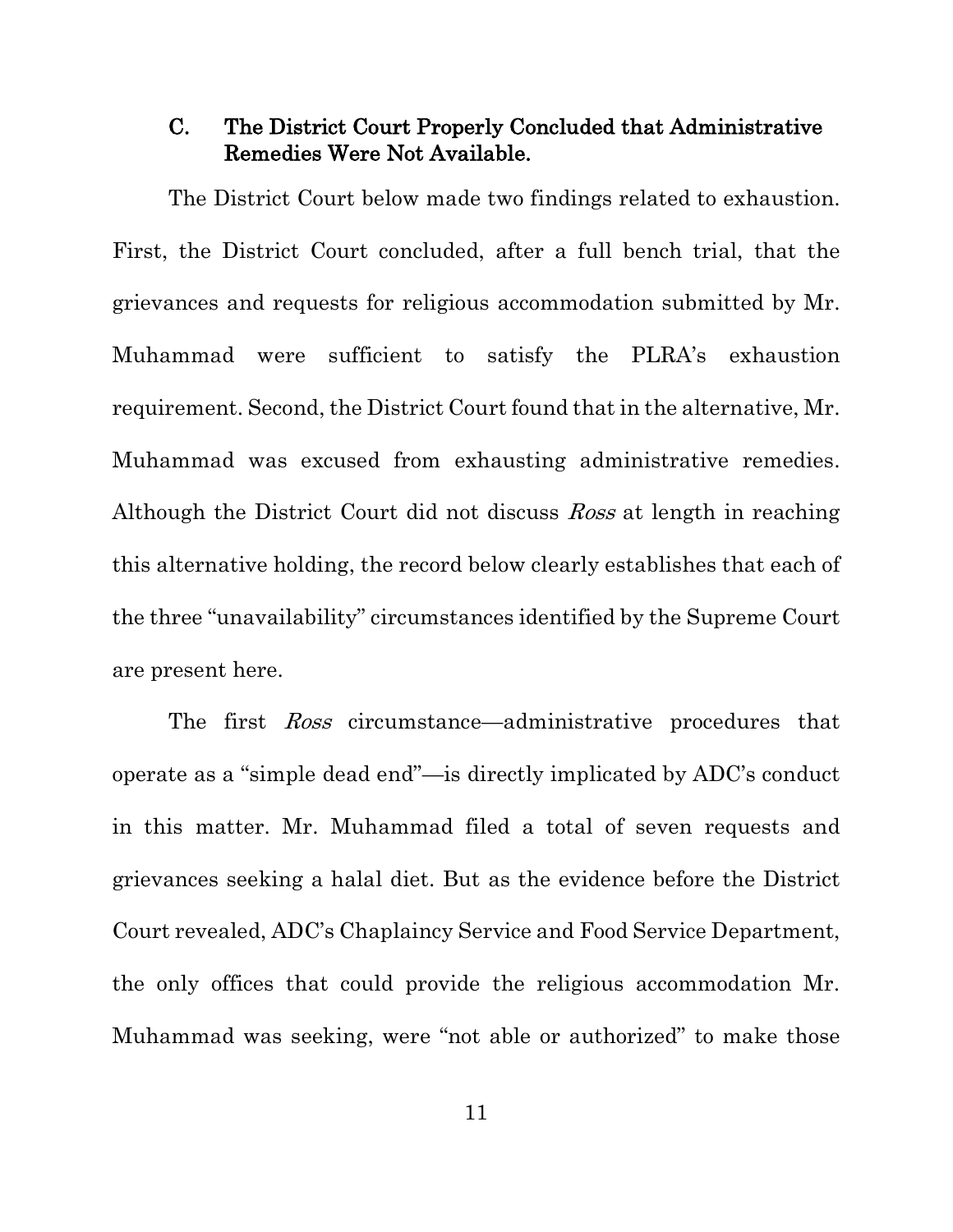dietary modifications. Add. 7, para. 28. Where, as here, "the facts on the ground" demonstrate that there is no possibility of relief, a prisoner cannot be obligated to comply with the PLRA's exhaustion requirement. Ross, 136 S. Ct. at 1859.

ADC fares no better with the second *Ross* circumstance, which involves administrative procedures that are "so opaque" that they become unusable. ADC has two administrative processes at issue: AD 12-16, its "standard" grievance process, and AD 13-83, its religious diet request procedure. Throughout this litigation, ADC has argued that Mr. Muhammad has not exhausted his claims because he did not properly present his concerns through the mechanisms set forth in AD 12-16 and AD 13-83. Yet, and as the District Court concluded, it is not at all clear how Mr. Muhammad would have done that. ADC provided prisoners no guidance about how AD 12-16's multi-step grievance process interacts with AD 13-83's specific, one-step meal request process. Despite that lack of clarity, Mr. Muhammad did all he could to seek relief under both processes, filing four grievances under AD 12-16 and three requests under AD 13-83. To the extent that was insufficient, it is because the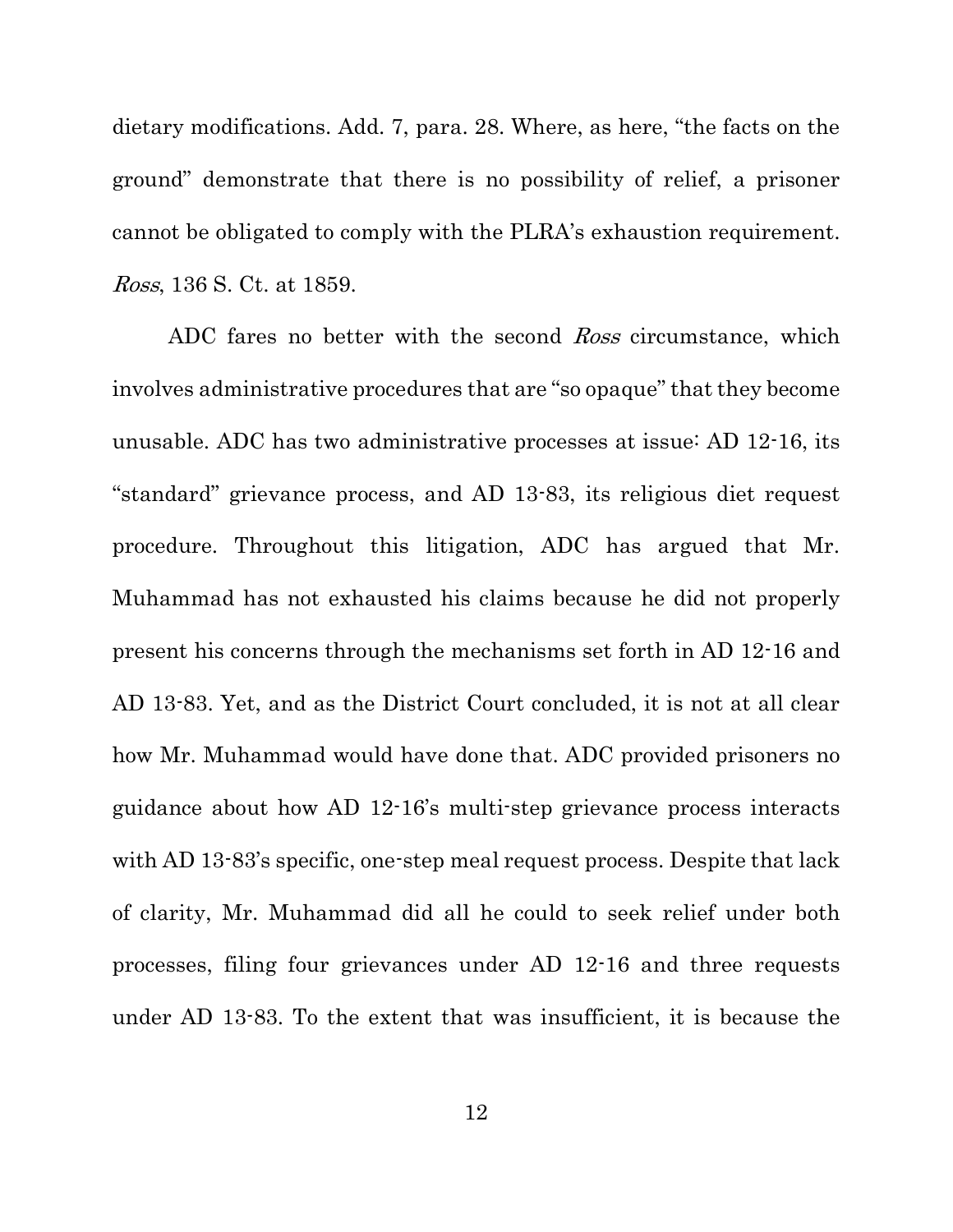processes are "essentially 'unknowable,'" 136 S. Ct. at 1859-60, and thus unavailable.

The third *Ross* circumstance involves situations where prison administrations undermine prisoners' grievance requests through "machination, misrepresentation, or intimidation." ADC's argument that Mr. Muhammad procedurally defaulted because he never advised prison officials that he wanted halal "meat" (as opposed to a halal diet) is precisely the type of blatant gamesmanship that the Supreme Court was seeking to guard against. ADC's standard grievance procedure is seemingly intentionally designed to limit prisoners' description of the issue and thus promote the very kind of procedural default ADC alleges (i.e. a failure to raise a highly specific sub-issue that is clearly encompassed by a general concern named or expressed in the grievance).

For example, the procedures severely restrict the space available for prisoners to communicate their initial concern. In initial grievance forms, prisoners are instructed to state their concern "BRIEFLY" over the course of a third of a page, App. 841-850 (emphasis in original), and writing found outside the lines and any supplemental sheets is not accepted. App. 407, 1817-18. Prisoners are forbidden from raising any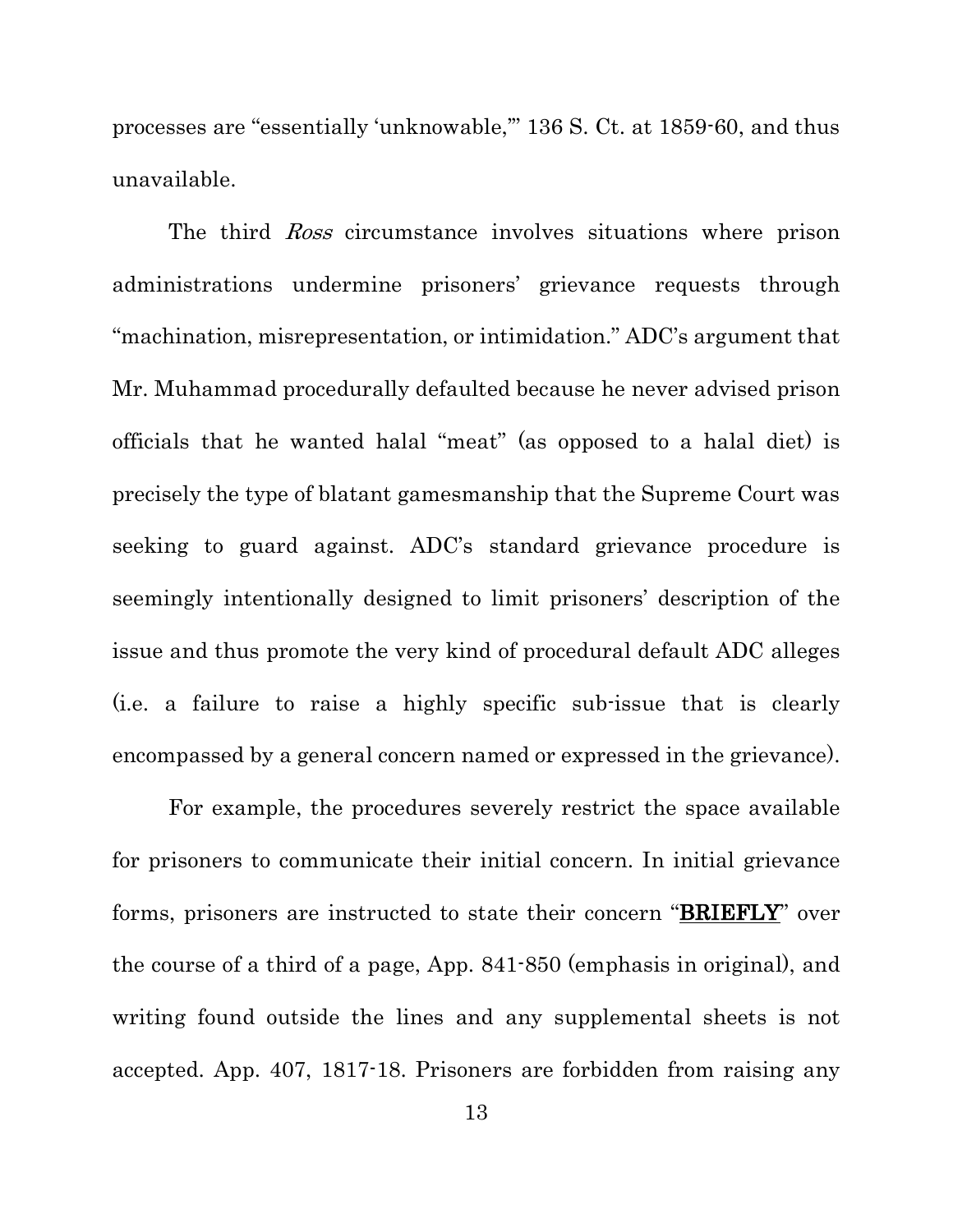"new issues" throughout the process, which functionally serves to prevent them from clarifying their concerns. App. 409, 1820 (forbidding additional sheets and "new issues"). ADC's grievance process involves three different steps, and prisoners are required to proceed to each step within a strictly delineated time period. While ADC firmly enforces those deadlines as applied to prisoners, it has given itself the ability to unilaterally extend its own timeline for response and thus cause the prisoner to believe he is outside of the deadline to file a new, corrected initial grievance. If the prisoner wishes to object to the ADC's extension of time, he is informed that "NO FURTHER ACTION" will be taken on the issue and he "WILL NOT have exhausted" administrative remedies, and his grievance will be returned without a decision on the merits. App. 430, 1841. At best, ADC's arguments that it did not understand Mr. Muhammad's request for halal meat is willful ignorance. The record below strongly suggests that ADC is trying to use procedural loopholes and technicalities to avoid a legitimate request for religious accommodation.

Tellingly, ADC in its opening brief to this Court fails to cite or even reference Ross. It is simply impossible to faithfully apply the Supreme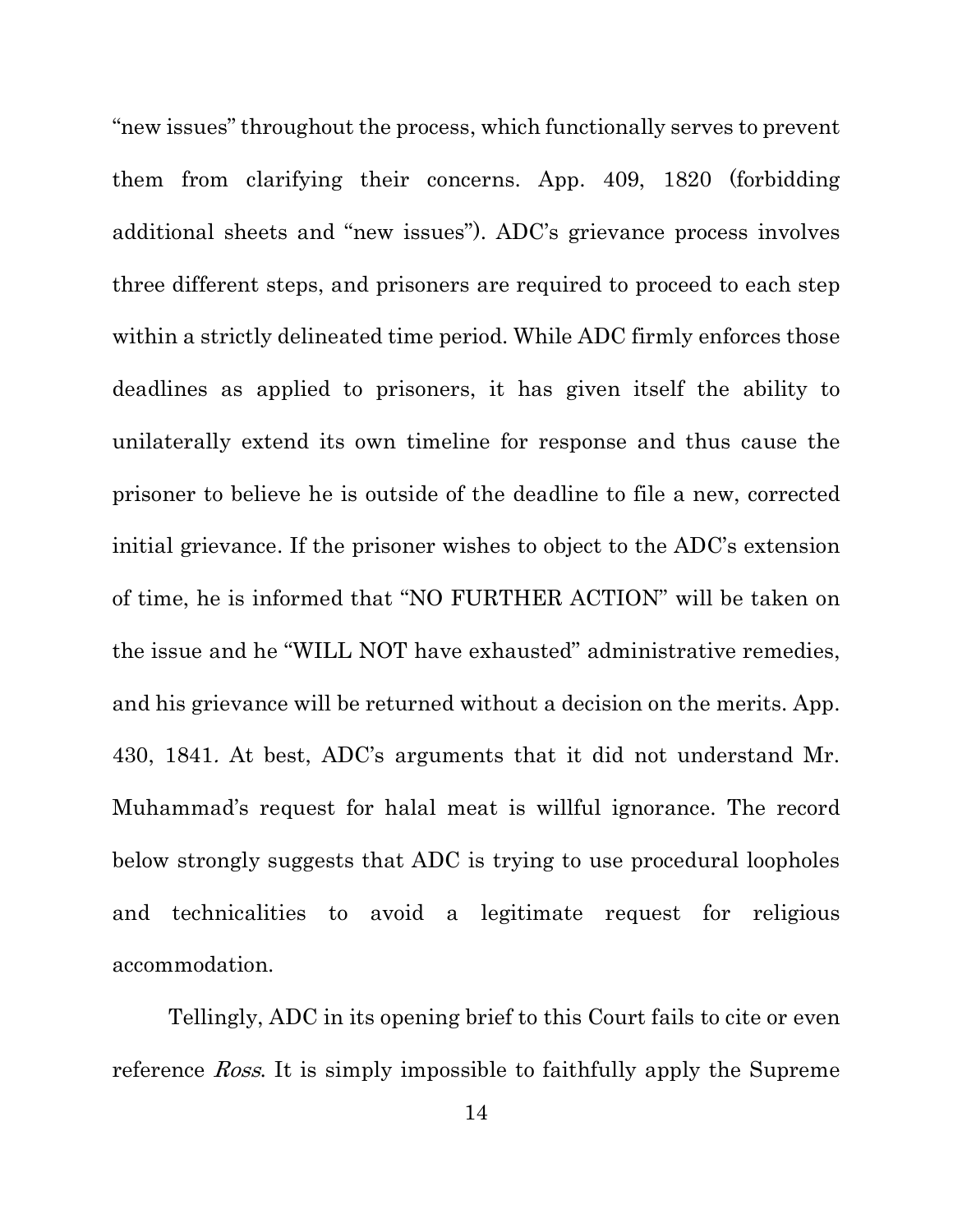Court's holding to the factual record in this case and conclude that the PLRA's exhaustion requirement should block Mr. Muhammad's claims. Instead, ADC invites this Court to shift the burden of proof for its affirmative defense onto Mr. Muhammad by arguing that he did not state his issue clearly and that he made "no effort" to inform ADC that he wanted halal meat. The Court should decline this invitation.

## II. ADC's Interpretation of the PLRA Exhaustion Requirements Would Chill Free Exercise Rights, Particularly for Religious Minorities.

### A. Congress Intended To Broadly Protect Prisoners' Religious Exercise Rights.

Congress has repeatedly expressed an intent to provide the broadest protection for religious exercise rights. In keeping with that commitment, Congress enacted the Religious Land Use and Institutionalized Persons Act ("RLUIPA"), with overwhelming bipartisan support, to prohibit the government from unnecessarily burdening prisoners' right to exercise their religion while they are incarcerated. Several members of Congress tied the passage of RLUIPA to the need to scrutinize prison policies that unnecessarily restrict religious exercise. Hearing Before the Subcomm. on the Constitution and Civil Justice of the H. Comm. on the Judiciary, 114th Cong. 15 (Feb. 13, 2015)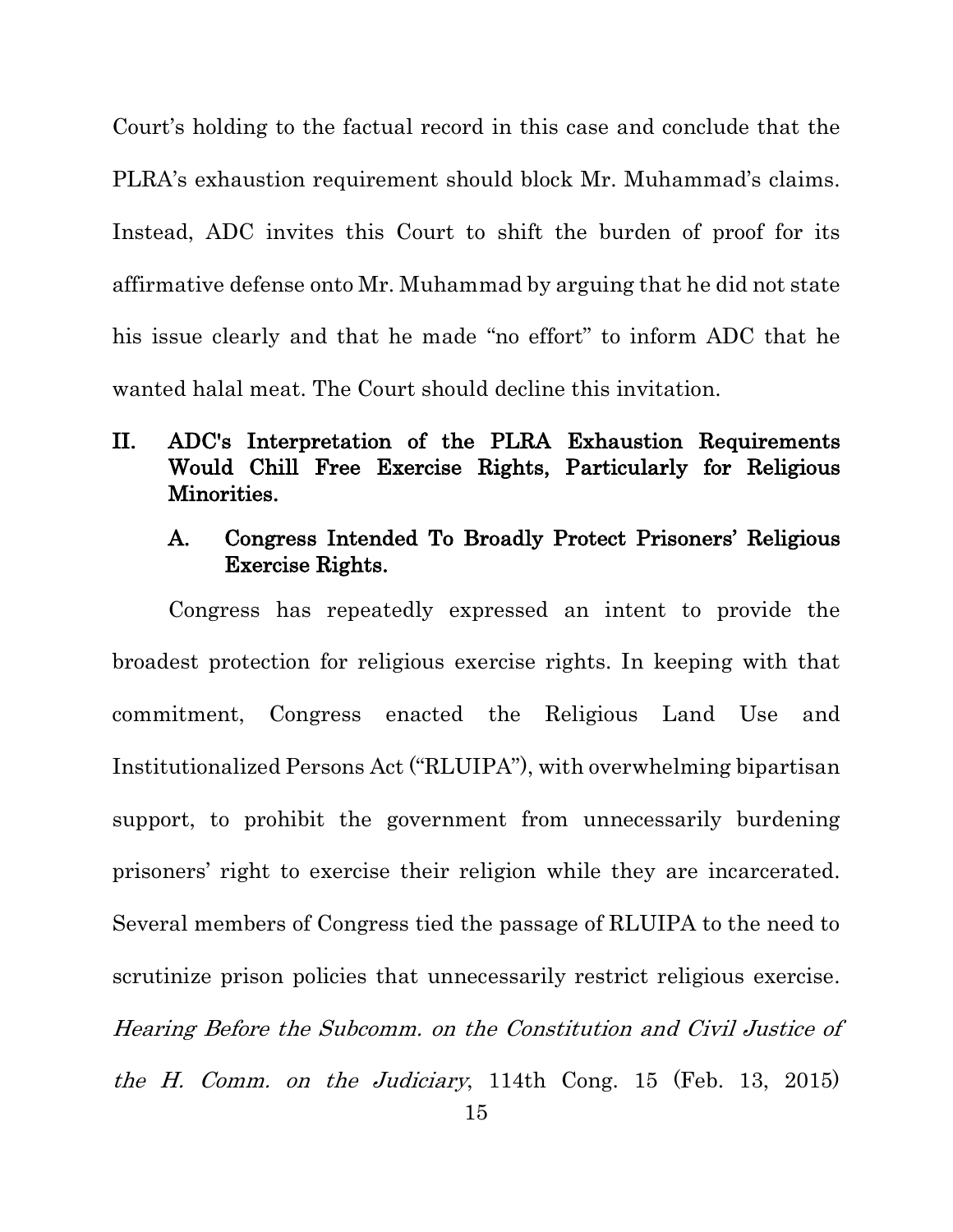(Statement of Lori Windham, Senior Counsel, Becket Fund for Religious Liberty) (referencing Senator Kennedy and Senator Hatch's comments at the passing of RLUIPA, 146 Cong. Rec. S16,698-99 (daily ed. Jul. 27, 2000) ("Whether from indifference, ignorance, bigotry, or lack of resources, some institutions restrict religious liberty in egregious and unnecessary ways.")). And as the Supreme Court has recognized, RLUIPA was passed at least in part to ensure that all religious groups are treated equally. Cutter v. Wilkinson, 544 U.S. 709, 723-24 (2012) (underscoring that RLUIPA "singles out no bona fide faith for disadvantageous treatment").

For many persons with religious beliefs, compliance with dietary norms is a routine part of daily religious practice. The absence of halal meat is a frequent motivator of prisoner diet requests and complaints. Kenneth L. Marcus, Jailhouse Islamophobia, 1 Race & Soc. Problems 36, 37 n.22 (2009) (listing numerous cases), in part because of the centrality of religious beliefs about the importance of consuming halal food. As Mr. Muhammad explained in one of his grievances, "We need to be provided with Halal Food because we believe anything other than it has affected our spirituality as well as our bodies." App. 846. Accommodating such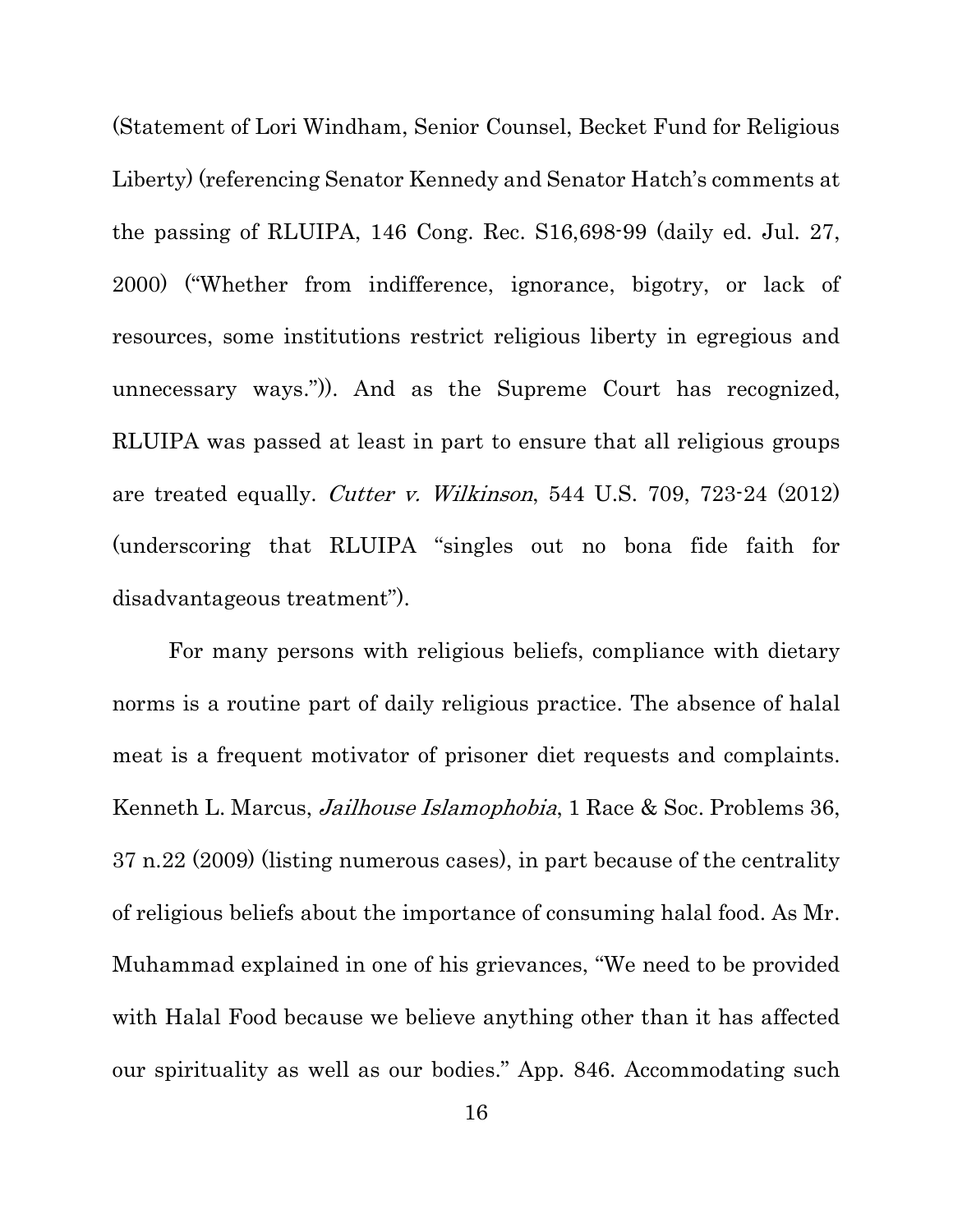requests is frequently well within the reach of facilities like ADC.4 As the District Court found, providing a halal diet in this case would actually be cheaper than the options currently offered at ADC, Add. 7, para. 26.

Yet, as described more fully above, ADC has repeatedly and unnecessarily obstructed Mr. Muhammad's ability to request halal meat as a part of his religious diet. Supra Part I.C. Through its own procedures and actions, ADC has made relief functionally "unavailable" to Mr. Muhammad and other similarly-situated prisoners. This is precisely the type of prison obstruction that Congress intended courts to scrutinize and prevent.

### B. Religious Minorities, Particularly Muslims, Are Especially Vulnerable To Obstruction by Prison Officials.

Members of religious minorities frequently encounter difficulty when attempting to obtain accommodation through existing administrative procedures. See e.g. Walter Echo-Hawk, Study of Native

 $\overline{a}$ 

<sup>4</sup> For example, despite early fears about the expense and administrative difficulties of providing kosher meals, a preponderance of states and the federal government now provide some form of kosher diet at reasonable cost. ACLU and Beckett Fund Amicus Brief, United States v. Flor. Dep't Corr. No. 14-10086-D, at 7 (11th Cir. May 28, 2014) (noting that as of the date of 2014 at least 35 states and the federal government offer kosher diet in prisons).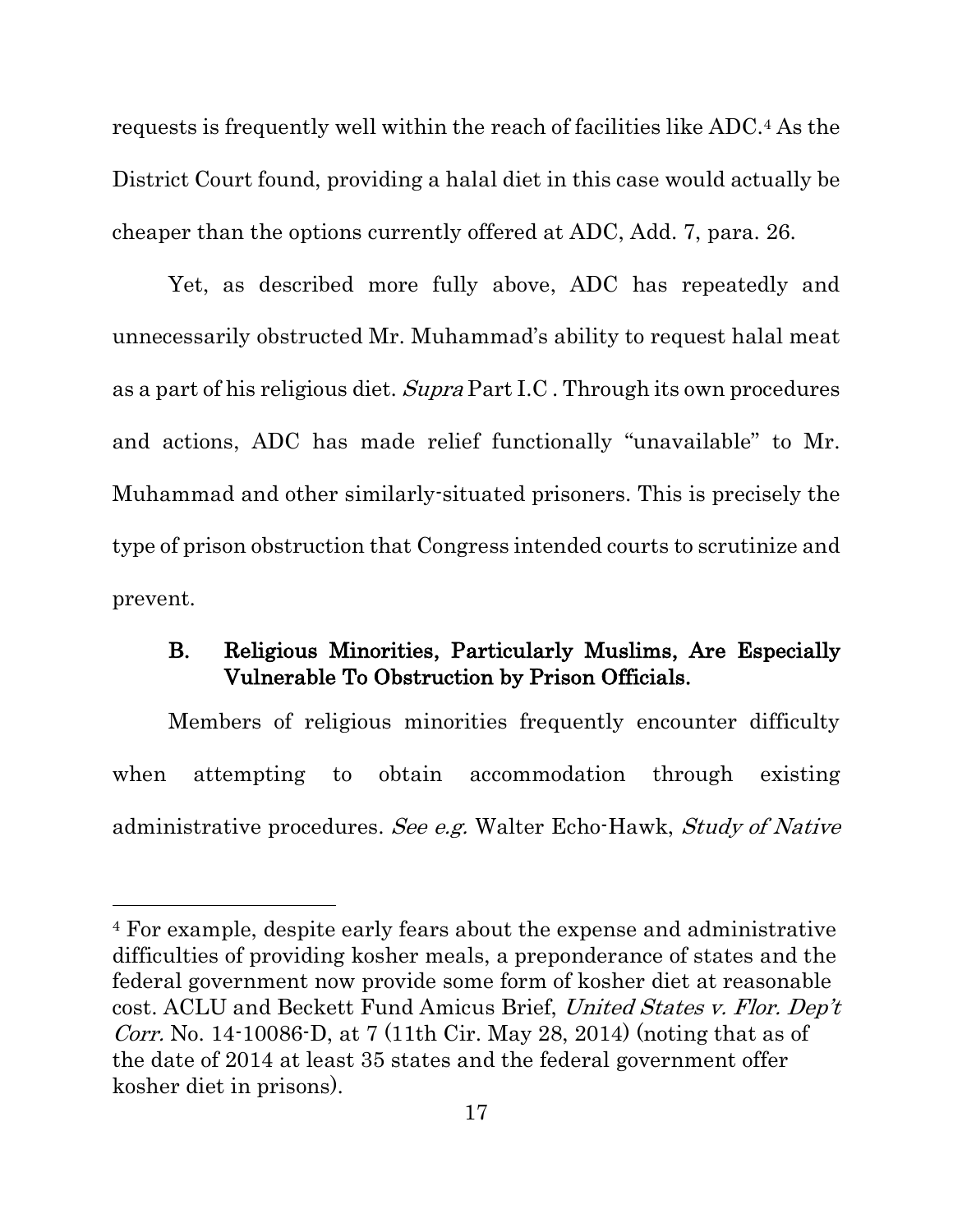American Prisoner Issues, Nat'l Indian Policy Ctr. 8-9, 14 (May 1996) (discussing longstanding problem of non-Indians recognizing significance of some beliefs and practices and the necessity of litigation in securing free exercise). Muslim prisoners in particular are a large and growing share of incarcerated populations, including at ADC, where they form roughly eleven percent of the state's prisoners.5 At Bureau of Prison facilities nationwide, Muslims are significantly over-represented as grievers and litigants, which indicates that their concerns frequently go unaddressed. Enforcing Religious Freedom in Prison, U.S. Comm'n on Civil Rights Table 3.8, at 70; Table 4.1, at 82 (Sept. 2008) (noting that Muslims filed 42% of administrative remedy requests for accommodation from 1997-2008 and that Muslims litigated 29% of RLUIPA cases from 2001-2006). Ensuring that meritorious claims can move forward in practice is particularly important, therefore, to preserving Muslim prisoners' ability to practice their religion while incarcerated.

 $\overline{a}$ 

<sup>&</sup>lt;sup>5</sup> ADC Prisoners by Religion, Excel Document Provided by ADC in Response to Muslim Advocates Records Request (Sept. 6 2018) (on file with author) (listing 777 individuals as "Muslim" and 1193 as "Islam" for the date October 25, 2018).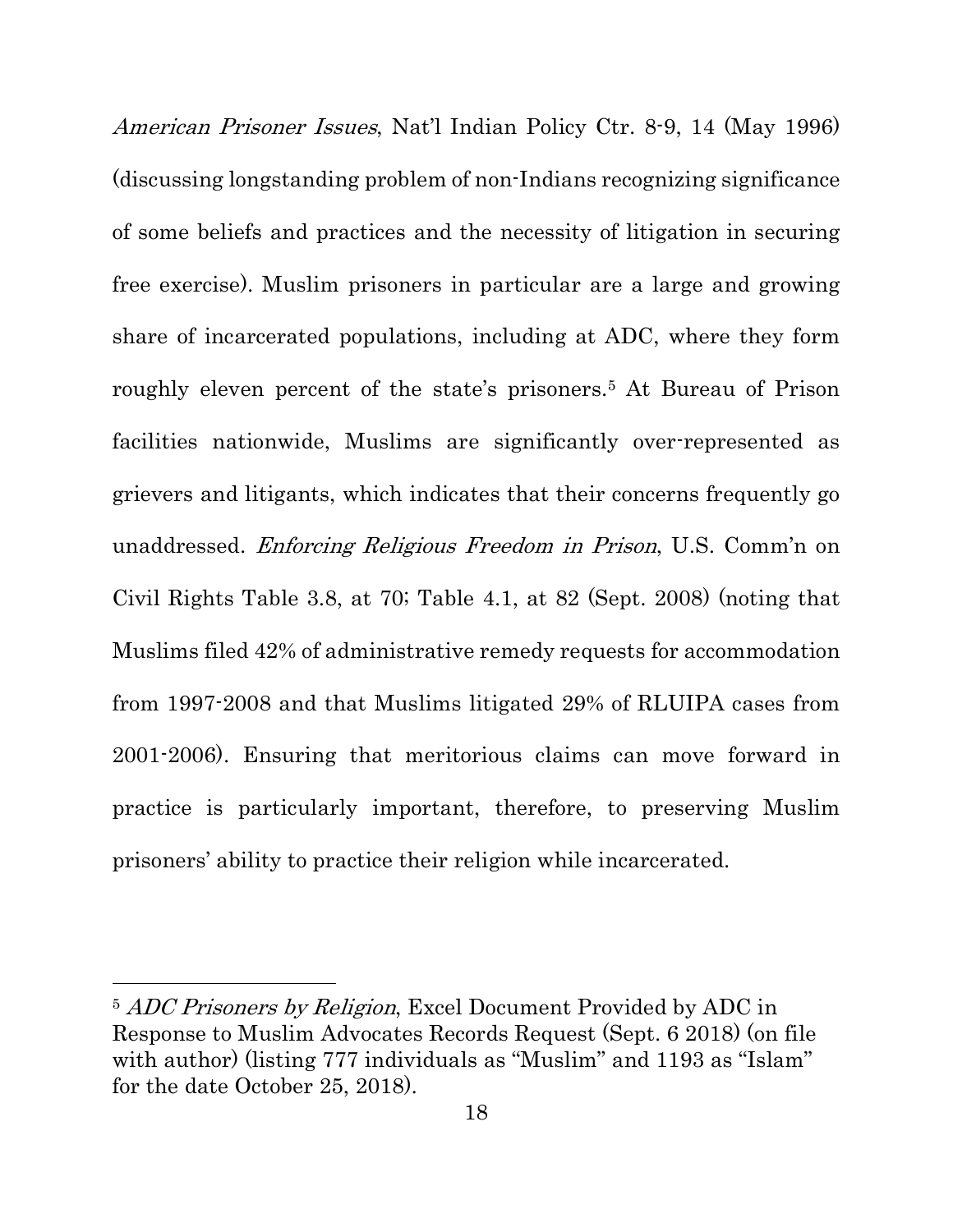ADC's single-minded refusal to address Mr. Muhammad and similarly situated prisoners' concerns about access to halal food may result from misunderstanding or a tendency to view Muslims with suspicion, and an unwillingness to provide them the same accommodations that are available to others. See e.g. Holt v. Hobbs, 135 S. Ct. 853, 863 (2015) (agreeing with the magistrate that it was "almost preposterous" for ADC to forbid a Muslim from growing a half-inch beard on an alleged security rationale when an exemption was allowed for medical reasons). In this case, the warden admitted that individualized physician-ordered secular diets are regularly provided, App. 129, but such individualization was denied Mr. Muhammad on the pretext that halal meat "may threaten security and discipline by provoking jealousy." App. 130. Yet non-religious persons and adherents of other religions are regularly provided with a daily diet that includes meat, seemingly without concern about "provoking jealousy" from those who cannot partake in such meals. The prison administrators' willingness to draw this kind of security conclusion about a halal diet is therefore difficult to explain without ignorance or hostility to the Islamic faith.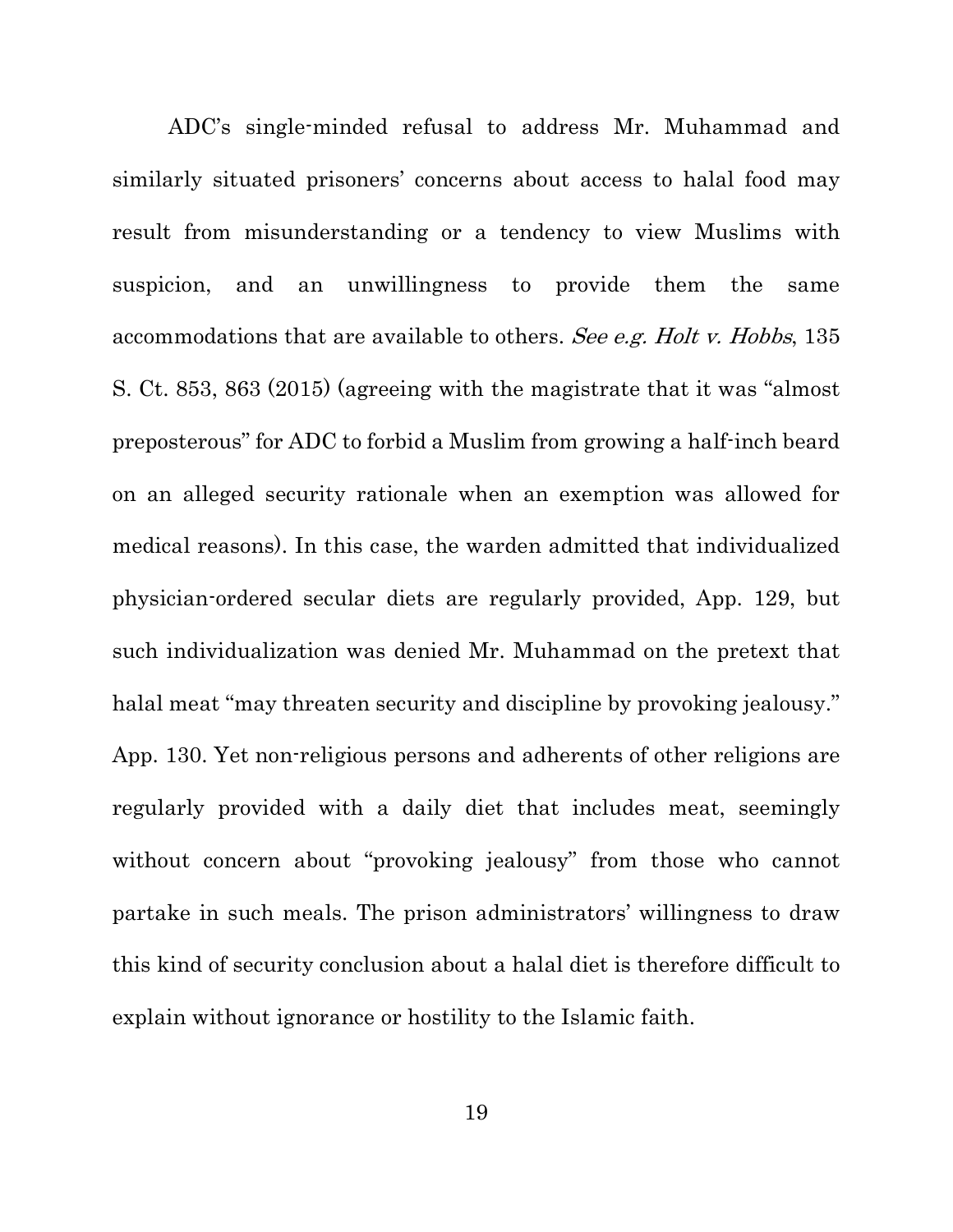Mr. Muhammad's case illustrates the impact that administrative exhaustion requirements can have on prisoners of minority faiths. Here, the District Court correctly found that remedies were not available to Mr. Muhammad. ADC's expansive interpretation of the PLRA's exhaustion requirements is contrary to law and undermines First Amendment and statutory religious exercise rights. His case provides an appropriate vehicle for this Court to confirm that where, as here, relief through administrative procedures is not available, the PLRA exhaustion requirement is excused.

#### CONCLUSION

For the foregoing reasons and the reasons set forth in Appellee's brief, this Court should deny Defendants' appeal and affirm the District Court's decision.

Respectfully submitted,

/s/ Joseph Saei Johnathan Smith Sirine Shebaya Joseph Saei Muslim Advocates P.O. Box 34440 Washington, DC 20043 (202) 897-2622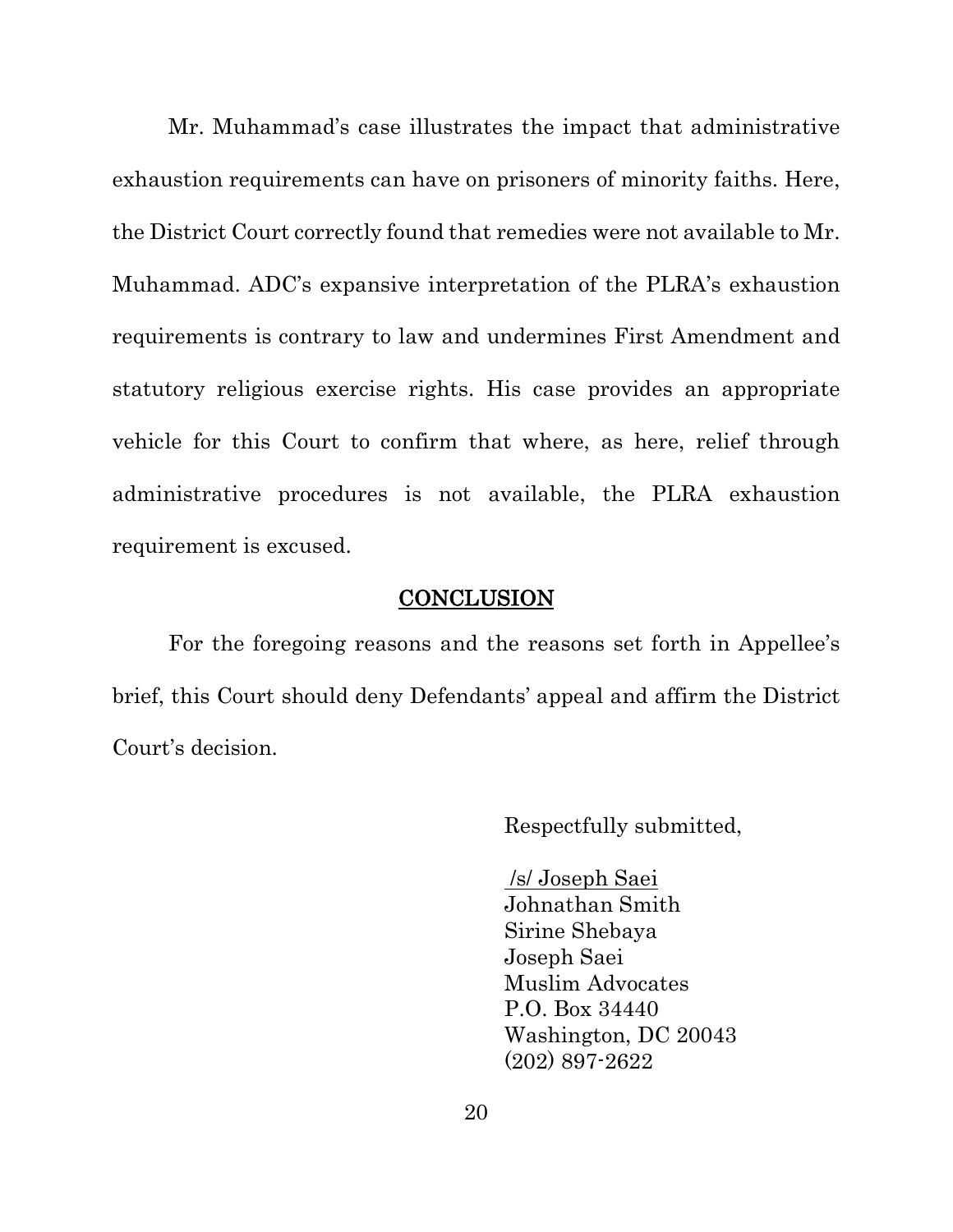johnathan@muslimadvocates.org sirine@muslimadvocates.org yusuf@muslimadvocates.org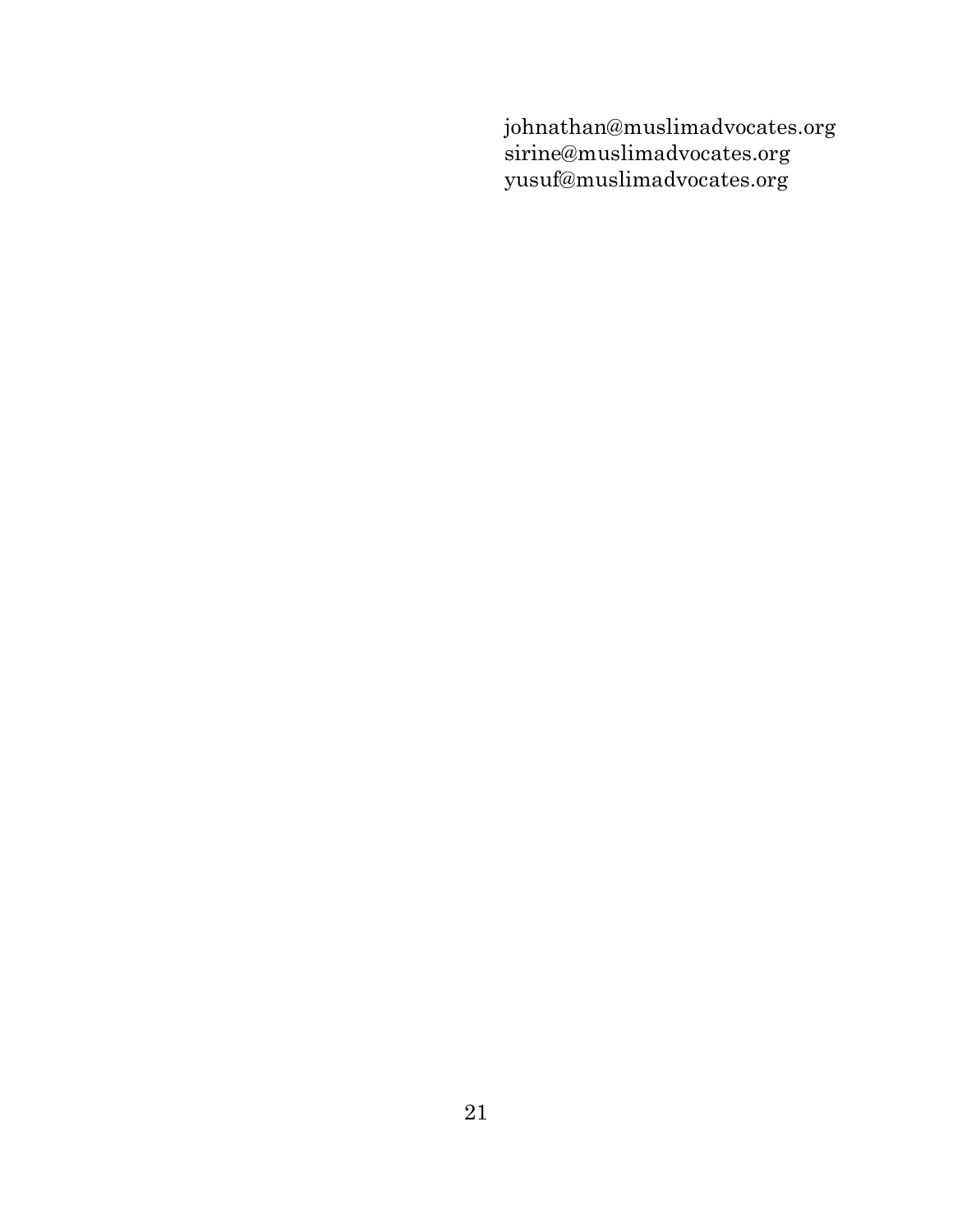### CERTIFICATE OF COMPLIANCE

1. Muslim Advocates certifies that this brief contains 3726 words, excluding the parts of the brief exempted by Rule 32(f) of the Federal Rules of Appellate Procedure.

2. This brief complies with the typeface requirements of Rule  $32(a)(5)$  and the type style requirements of Rule  $32(a)(6)$  of the Federal Rules of Appellate Procedure because it has been prepared in a proportionally spaced typeface using Microsoft Word 2016 in 14-point Century type style.

3. This brief has been scanned for viruses and found to be virus-free

Dated: November 21, 2018 /s/ Joseph Saei

Joseph Saei\* Muslim Advocates P.O. Box 34440 Washington, DC 20043 (202) 873-1550 yusuf@muslimadvocates.org

Attorney for Amicus Curiae

\*Admitted in California, supervised by members of the DC bar